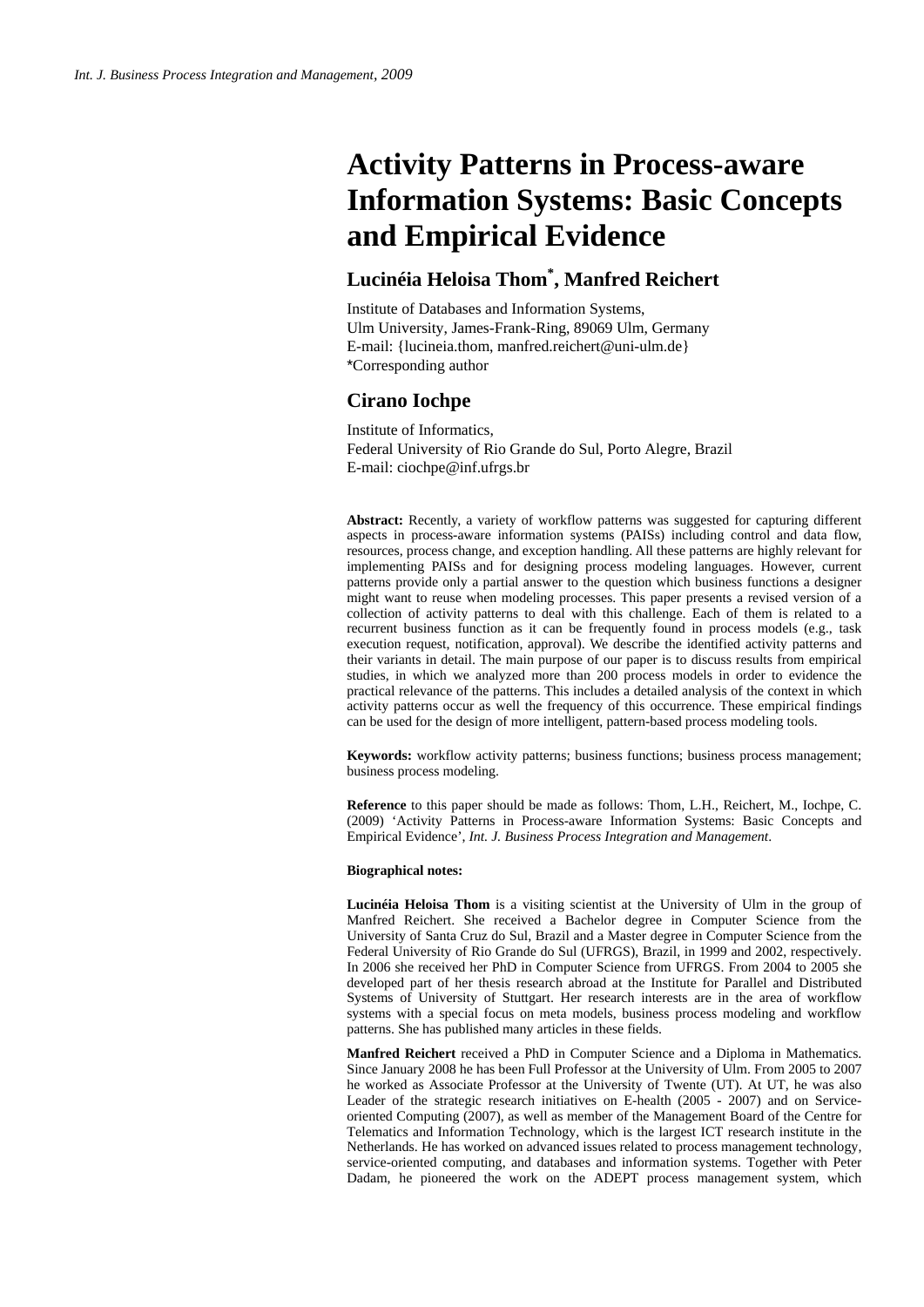currently provides the most advanced technology for realising flexible process-aware information systems. Manfred was PC Co-chair of the BPM'08 conferene in Milan, Italy and will be General Co-chair of the BPM'09 conference in Ulm, Germany.

**Cirano Iochpe** received a PhD in Computer Science from the University of Karlsruhe, Germany in 1989 and a M.Sc. in Computer Science from the Federal University of Rio Grande do Sul (UFRGS), Brazil in 1984. In 1990 he started working as Associate Professor at the Informatics Institute of UFRGS. Since 2005 he has led the projects sector of PRO-CEMPA, the ITC Public Company of the city of Porto Alegre. Cirano has coordinated several research projects in the area of information systems, especially in the context of business process management and geographical information systems. Related to these areas he published several papers. In 2008 he received the UTC APEX AWARD from UTC and Motorola as recognition of his efforts in social as well as digital inclusion oriented projects, particularly in the areas of telehealth systems and applications.

#### **1 INTRODUCTION**

For several reasons companies are developing a growing interest in improving the efficiency and quality of their internal *business processes* and in optimizing their *interactions* with customers and business partners (Mutschler, 2008a), (Dadam, 2000), (Lenz, 2007), (Müller, 2006). During the last years we have seen an increasing adoption of *business process management* (BPM) tools by enterprises as well as emerging standards for business process specification and execution (e.g., BPMN, BPEL) in order to meet these goals (Weske, 2007). Respective technologies (e.g., workflow management systems, case handling tools) enable the definition, execution, and monitoring of the operational processes of an enterprise (Mutschler, 2008b). In connection with Web service technology, in addition, the benefits of business process management from within a single enterprise can be transferred to cross-organizational business processes as well (Reichert, 1999), (Khalaf, 2006).

## **1.1 Problem Statement**

For (computerized) business processes there exists a variety of *business functions* and *process fragments*, respectively, which can be understood as self-contained activity blocks with a specific and well defined semantics (Thom, 2006), (Thom, 2007b). In particular, a certain *process fragment* (e.g., enabling document approval) may occur several times within one or different process models; i.e., multiple logical copies of the same process fragment may be used with same or different parameterization (e.g. approval by a single actor vs. approval by multiple actors). As example consider Figure 1. The depicted *travel booking process* includes the following partially ordered activities: (a) receiving a flight booking request; (b) a secretary verifies whether there is an available flight for the requested period; (c) if there is no available flight the booking requestor will be notified accordingly; (d) otherwise, a financial manager will authorize the purchase of the tickets; (e) if no approval is given, the secretary and the requestor will be notified that ticket purchase has not been authorized; (f) after approval the secretary must proceed with buying the electronic ticket which is then sent to the requestor. Altogether, the structure of this business process comprises a set of *fragments* related to the following *activity patterns*: *Request for Activity Exe-* *cution* (activity *a*), *Decision Making* (activity *b*), *Notification* (activities *c* or *e*), and *Approval* (activity *d*). We explain the semantics of these and other activity patterns later.



**Figure 1** *Travel booking process* 

Usually, such process fragments (Medina-Mora, 1992), (Flores, 1998), (zur Muehlen, 2002), (Malone, 2004) are reimplemented in almost every process-oriented application. Although they can be precisely characterized in their semantics, there is only little research relating this kind of process building blocks to patterns. Furthermore, contemporary process modeling tools do neither acknowledge these fragments as patterns nor provide any support for users to define, query, or even reuse activity patterns in a proper way.

While numerous workflow patterns have been introduced related to control flow (Russell, 2006a), data flow (Russell, 2005), resources (Russell, 2004), exception handling (Russell, 2006b), service interaction (Barros, 2005), process change (Weber, 2008a), (Rinderle-Ma, 2008), and application–oriented aspects (Bancroft, 1998), there has been no mapping of activity patterns onto process (meta) models yet and no process modeling tool implements them properly. Furthermore, little or no effort has been devoted on research showing how frequently these patterns are used in practice when designing processes.

#### **1.2 Approach and Contributions**

We present results obtained in our ProWAP project. We first introduce a revised version of the seven workflow activity patterns (WAP) we had introduced in earlier work (Thom, 2006). Each of them represents a usual business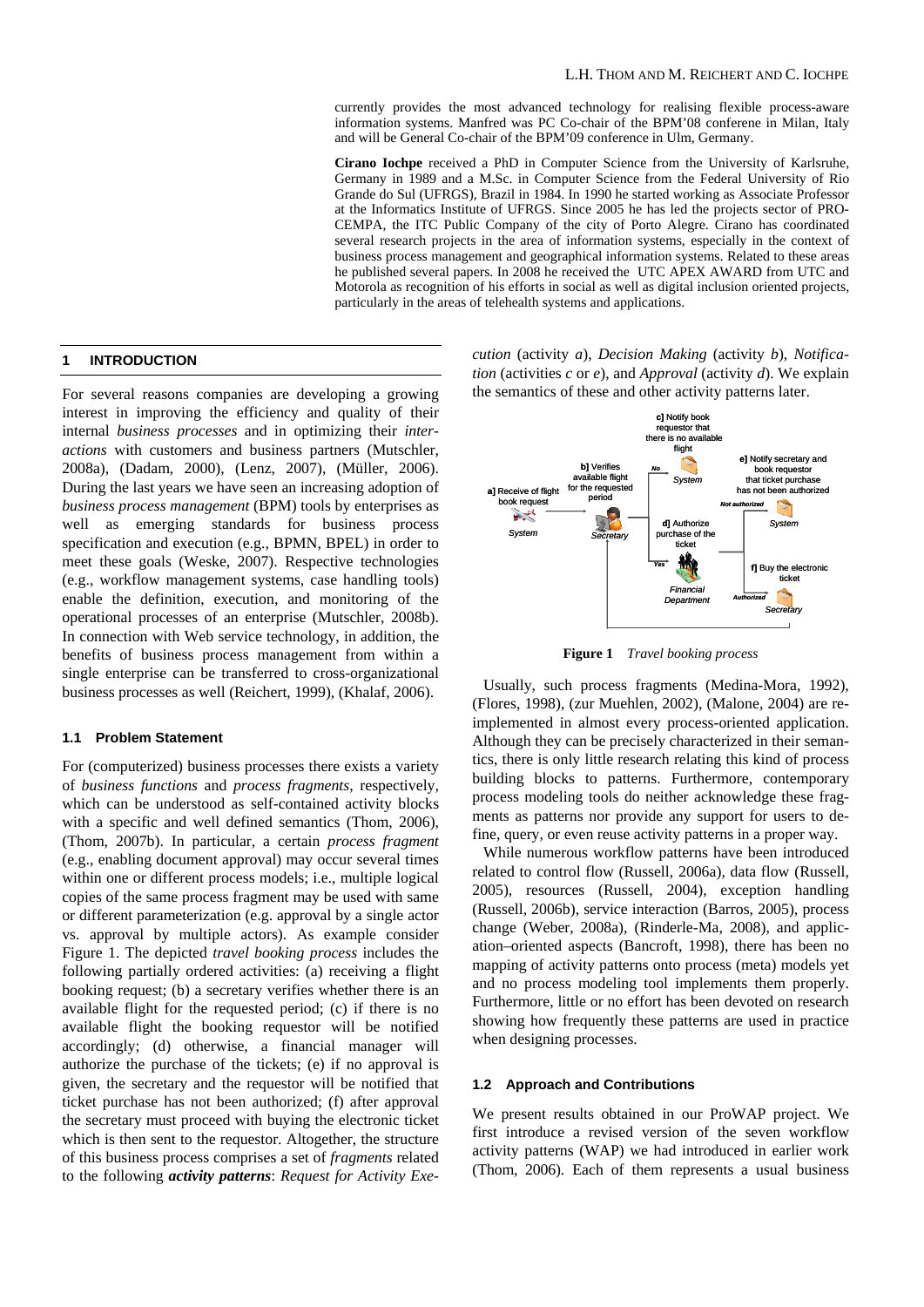function as it can be frequently found within business processes and as discussed in literature as well (Flores, 1998), (Medina-Mora, 1992), (Bancroft, 1998), (zur Muehlen, 2002), (Andrews, 2003), (Malone, 2004). Examples of such activity patterns include *Notification*, *Approval, Question-answer, Decision*, *Information Request*, and *Request for Activity Execution with / without answer*  (which we denote as *Uni-/Bi-directional Performative*, respectively*)*. We consider the block activity concept (WfMC, 2005) as being suitable for representing activity patterns as SESE fragments (Borbrik, 2007); i.e., process fragments with single entry and single exit points. This allows us to encapsulate the well-defined semantics of the patterns and to represent their atomic characteristics; i.e., all steps defined inside a block activity must be completed before the super-ordinated process may continue its execution. By defining activity patterns as SESE fragments we also provide the basis for pattern implementation, pattern reuse within process modeling tools, and pattern composition.

The major contributions of our ProWAP approach as described in this paper can be summarized as follows:

- We present a revised version of seven activity patterns for business process modeling. This pattern set is closer to the vocabulary and abstraction level at which business processes are usually described by domain experts. Generally, multiple activity patterns can be composed in a process model using workflow patterns (e.g., Sequence, AND-Split, AND-Join, XOR-Split). We believe that activity pattern reuse and composition can reduce efforts for process design and modeling.
- Through an empirical study, in which we analyzed 214 real-world process models, the existence of the seven activity patterns has been confirmed. In this context, a process model constitutes a computerized (i.e. formal) representation of either a working procedure or business process that controls the order in which a set of tasks has to be performed (Bardram, 1997). We further observed that in most cases the analyzed process models can be designed based on investigated patterns; i.e., the set of identified activity patterns is necessary as well as sufficient to design the 214 process models, at least at a certain level of granularity. Thereby, a particular activity pattern may occur multiple times within a particular process model as well. Our empirical research is fundamental to evidence the relevance of activity patterns for process modeling and the user assistance they can add to existing BPM tools.
- For selected process categories (e.g., processes with human interventions vs. fully automated processes) we investigate the frequency of co-occurring activity patterns. Our intention is to use the results of this second analysis for developing a BPM tool, which fosters the modeling of business processes based on the reuse of activity patterns. Given some additional information about the kind of process to be designed, for instance, the results of our analysis can be further used by this tool to suggest a ranking of the activity patterns best suited to succeed the last applied pattern.

The identified activity patterns are independent of a concrete process modeling language; i.e., they can be integrated into any process modeling tool. To achieve a precise semantics we have formalized activity patterns using  $\pi$ calculus. A process model specified in  $\pi$ -calculus can express the dynamic behavior of the process, thus making it possible to verify formal properties of the model like soundness (e.g., absence of deadlocks and livelocks) and model equivalence (Li, 2008a). A formalization of the activity patterns, however, is outside the scope of this article (for details we refer to (Nascimento, 2007)).

Section 2 describes characteristic properties of the seven activity patterns identified and discusses pattern variants in this context. In Section 3 we present the results of an empirical study that we performed in order to investigate the existence of activity patterns in real-world process models. Section 4 discusses related work and Section 5 concludes with a summary and an outlook on future research.

#### **2 ACTIVITY PATTERNS: CHARACTERISTICS AND VARIANTS**

We use the term *workflow activity pattern* (WAP) – *activity pattern* for short – to refer to the description of a recurrent business function as it can be frequently found in business processes. Typical examples include task execution requests (similar to the speech-act-theory proposed by (Flores, 1988) and (Medina-Mora, 1992)), notifications, and approvals.

Altogether we have derived a set of seven activity patterns based on an extensive literature study about business process types. These seven activity patterns are as follows: *Approval*, *Question-answer*, *Uni*- / *Bi-directional Performative*, *Information Request*, *Notification*, and *Decision Making*. For each pattern we provide a *name,* a *description*, an illustrative *example*, a description of the *problem* it addresses, specific *issues,* a couple of *design choices* (determining different pattern variants), a reference to *related patterns,* and remarks regarding *pattern implementation.* Design Choices allow for the parameterization of patterns keeping the number of distinct patterns manageable. They comprise different options applicable in a particular context. For example, in the context of the approval pattern, a particular object (e.g., a business document) has to be approved by one or more organizational roles; this is required before proceeding with the flow of control. We define three variants of the approval pattern, namely single approval (i.e., approval is required from exactly one organizational role), iterative approval (i.e., sequential approval is required from a list of reviewers) and concurrent approval (i.e., approval is required from a list of reviewers simultaneously). Note that these variants were identified based on our observation considering the process models we analysed.

In the following, we informally summarize pattern semantics based on UML activity diagrams (cf. Fig. 2).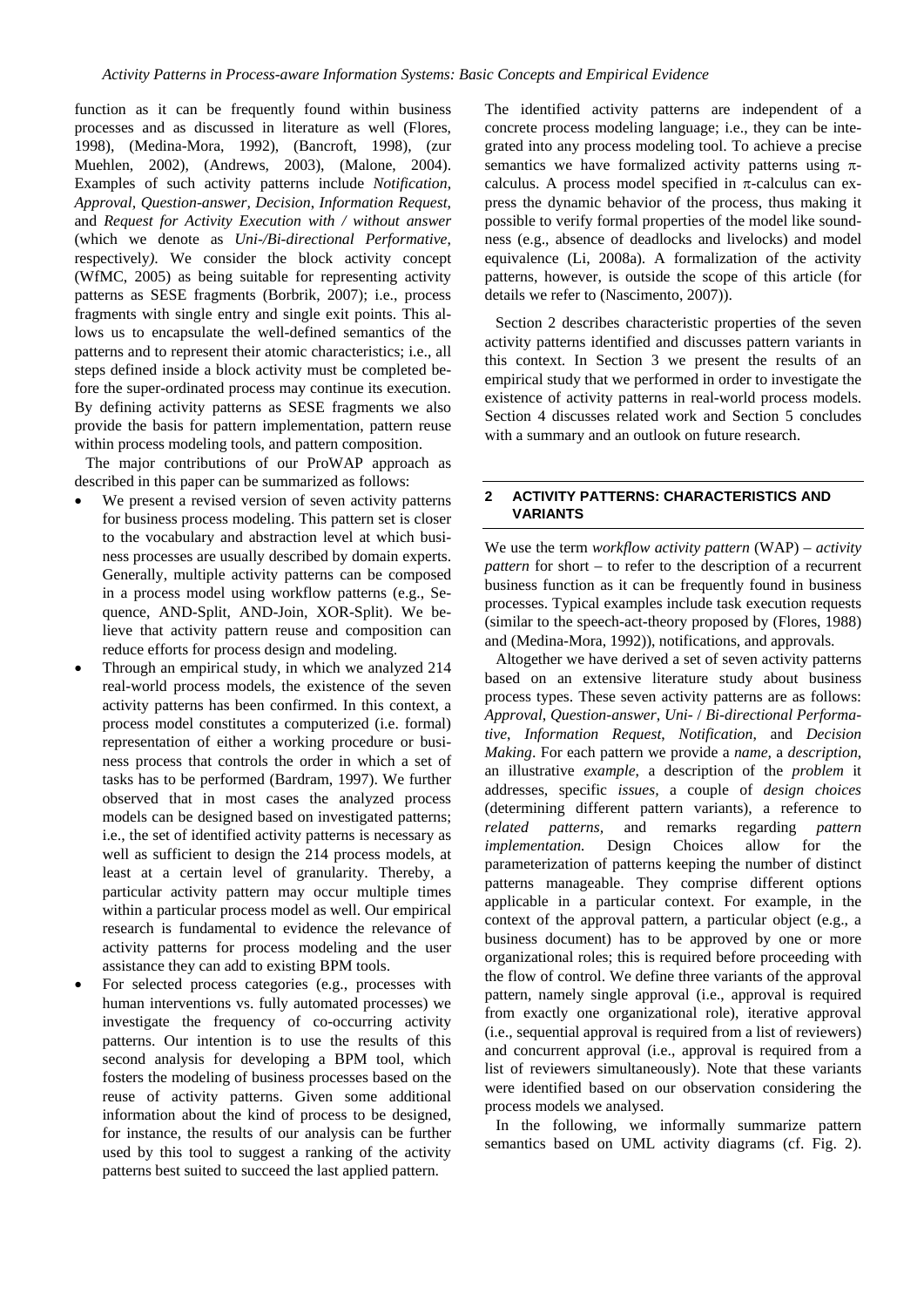

**Figure 2** *UML notation (Activity Diagrams) used to informally summarize the activity pattern semantics* 

## **2.1 Pattern Description**

In the following we describe the seven activity patterns in a systematic and detailed way. We first consider the APPROVAL pattern, which can be used to express different kinds of approvals in the context of a business process.

## **Pattern WAP1: APPROVAL**

**Description**: An object (e.g. a document) has to be approved by one or more organizational roles. Depending on the respective context, the evaluation is executed only one time (single approval) or multiple times. In the latter variant, it can be either accomplished in sequence (iterative approval) or in parallel (concurrent approval).

**Example:** In a change management process, for example, a particular change request may have to be concurrently approved by all organizational roles concerned by the change. If one of these roles rejects the change request, it will be not approved.

Problem: During the execution of a business process, object approval by one or multiple organizational roles is required before proceeding with the flow of control.

#### **Issues:**

- a. The number of organizational roles, who must give their approval, may vary depending on the level of centralization of theauthority present in the respective organization.
- b. The approval activity may be performed multiple times in parallel (concurrent approval) or in sequence (iterative approval) according to the number of organizational roles being involved. Concurrent approval is characteristic for *flat organizations,* whereas iterative approval can be often found in *vertical organizations*. In the latter case, the approval activity can be aborted as soon as one role decides for

rejection.

c. Final decision can be made manually (i.e., by a user) or automatically according to some rules.

**A. Design Choices:** Single Approval, Iterative Approval or Multiple Approval:

 Major design choice is whether approval shall be done by a single role or by multiple roles either concurrently or iteratively. This, in turn, results in three pattern variants with the following informal semantics:

- 1. *Single Approval* (cf. Fig. 3): A requestor sends an approval request to exactly one reviewer. This reviewer then performs the revision either resulting in approval or rejection.
- 2. *Iterative Approval* (cf. Fig. 4): Based on a list of reviewers a requestor sends an approval request for the first reviewer from the list. This reviewer then performs the approval resulting either in approval or rejection. If approved the next reviewer from the list will receive a request for approval, and so on; if one reviewer rejects, all previous approvals (in case they exist) will be cancelled and the overall approval procedure will be aborted. At the end, a final decision – approval or rejection – is made concerning the object under revision.
- 3. *Concurrent Approval* (cf. Fig. 5): Given a list of reviewers a requestor sends an approval request to all reviewers simultaneously. After all reviewers have performed their approvals the final decision is made.

**Related Patterns:** Bi-directional Performative (WAP 4) and Decision (WAP 7). Send/Receive and One-to-many Send/Receive (Barros, 2005), Multi-Instance with a apriori Runtime Knowledge (Russell, 2006a).

**Implementation:** The approval pattern can be implemented based on the *Send/Receive* pattern (Design choice A(1)) as introduced by (Barros, 2005). Regarding concur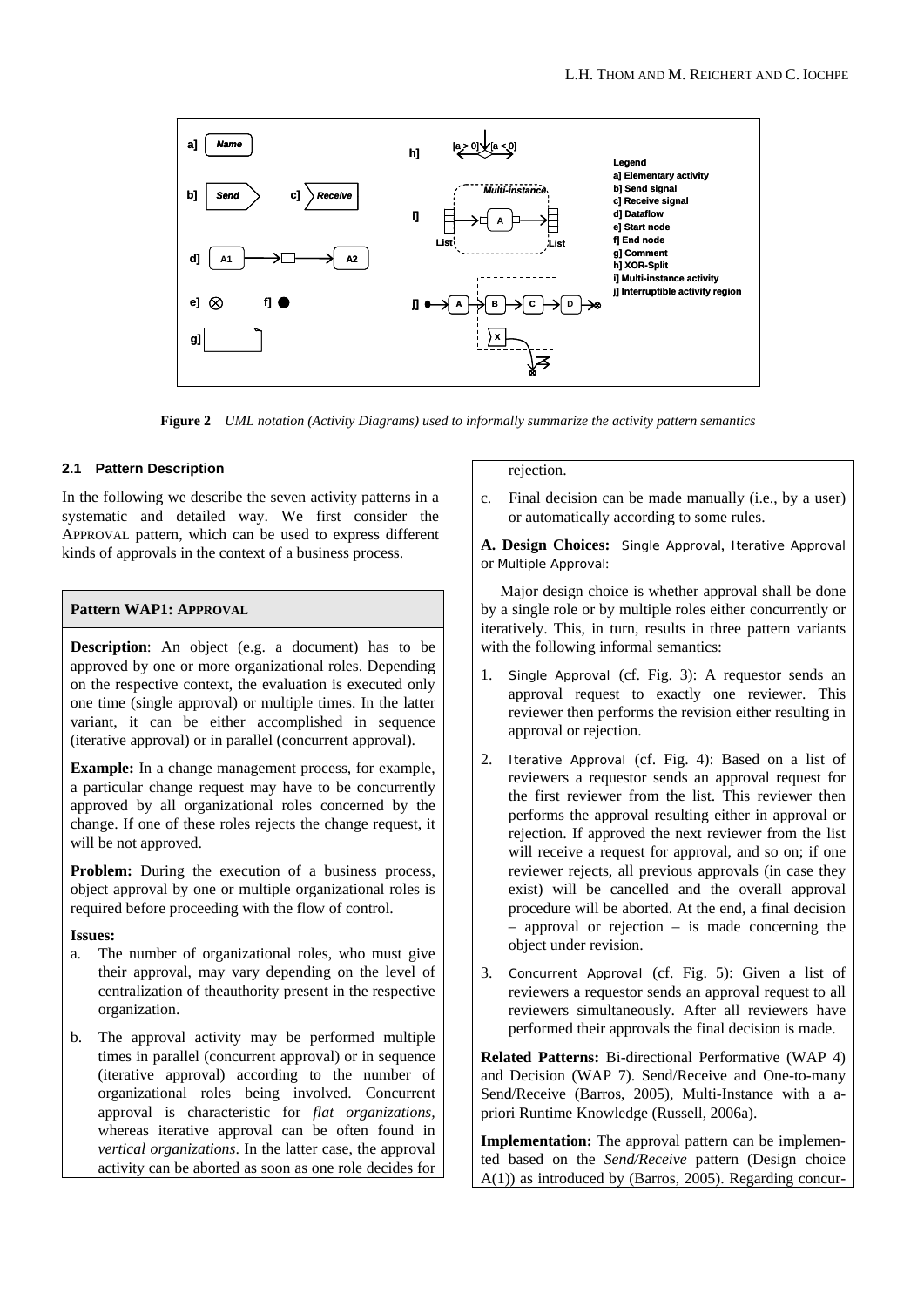rent approval (Design Choice A(3)) implementation can be based either on the *Multi-Instance with a priori Runtime Knowledge* pattern or the *One-to-Many Send/Receive* pattern being connected to an XOR-Split (Russell, 2006a). In the latter case, several instances of a task are created and executed in parallel with synchronization being done when all tasks instances are completed.



**Figure 3** *Single Approval* 



**Figure 5** *Concurrent Approval*

The second pattern we discuss is the QUESTION-ANSWER pattern. It can be used to design a question-answer-based interaction where one or more specific participants of the process are chosen to reply to the question.

#### **Pattern WAP2: QUESTION-ANSWER**

**Description:** When performing a process, an actor might have a question before working on the process or on a particular activity. The QUESTION-ANSWER pattern allows to formulate such question, to identify an organizational role who is able to answer it, to send the question to the respective actor filling this role, and to wait for response (*single question-answer*). As generalization, the question can be sent to multiple roles or actors resulting in multiple answers (*multi-question-answer*).

**Example**: A process for authorizing the construction of a large shopping center close to a protected area requires a license from the government. The process includes several activities such as the creation of the licensing document. In particular, the author of the document may have specific questions concerning governmental rules. Such questions are then forwarded and answered by an organizational role with respective expertise (e.g., a technician from the Licensing division).

**Problem:** During process execution an actor might have a question regarding the performance of process activities. This requires system support for forwarding questions and answers as well as experts with appropriate abilities or knowledge to answer the questions.

- **Issues:**
- a. Based on its description, the question is assigned and forwarded to the role with best expertise in the respective domain (e.g., an actor with specific knowledge about the Java language).
- b. The sender of the question waits until the corresponding reply (i.e., the answer to the question) arrives and then continues with process execution.
- c. Usually, the question is answered by humans.

**B. Design Choices:** Single-Question-answer vs. Multiquestion-answer

Major design choice is whether the question will be send to one or multiple roles and actors, respectively. This, in turn, results in two pattern variants with the following informal semantics:

- 1. *Single-Question-Answer* (cf. Fig. 6): Based on a question description an organizational role (i.e., specialist) with expertise in the respective domain is chosen to answer the question. The sender waits until the response arrives and then continues process execution.
- 2. *Multi-Question-Answer* (cf. Fig. 7): Based on a question description multiple organizational roles (specialists) with expertise in the respective domain are chosen to answer the question. The sender waits until all responses arrive and then continues process execution.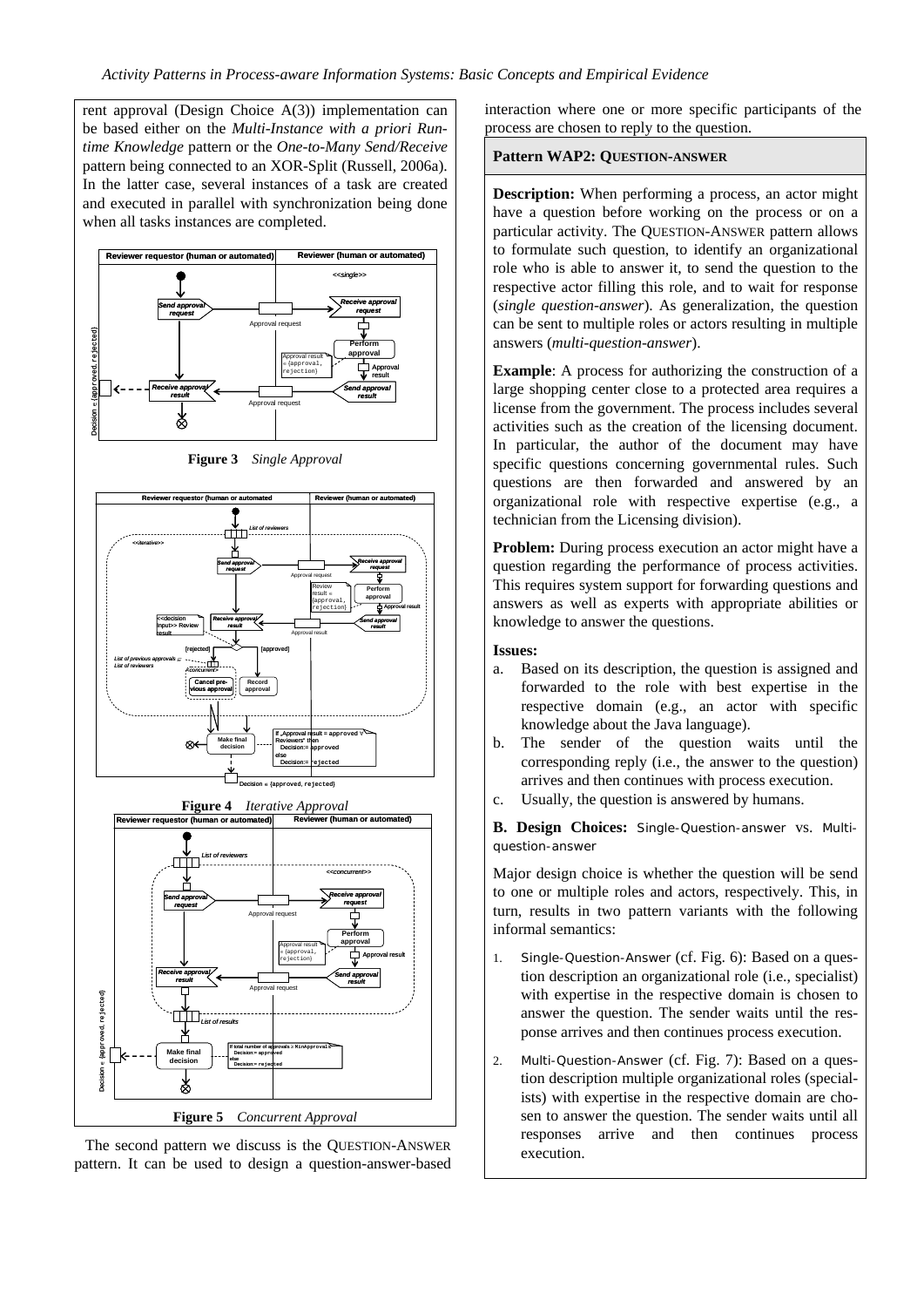

**Figure 7** *Multi-Question-Answer*

**Related Patterns**: *Bi-directional Performative* (WAP 4), *Send/Receive* and *One-to-many* (Barros, 2005), *Multi-Instance* with a priori Runtime Knowledge (Russell, 2006a).

**Implementation**: The *Single-Question-Answer* pattern variant (Design Choice B(1)) can be implemented based on the *Send/Receive* pattern. Furthermore, the *Multi-Question-Answer* pattern variant (Design Choice B(2)) can be realized either by using the *Multi-Instance with a priori Runtime Knowledge* pattern or the *One-to-Many Send/Receive* pattern.

We now discuss the UNIDIRECTIONAL PERFORMATIVE PATTERN. This pattern represents an unidirectional performative message, i.e., it is used by a sender to request the execution of an activity from a receiver. The sender continues execution immediately after having sent the request (Flores, 1998), (zur Muehlen, 2002).

## **Pattern WAP3: UNIDIRECTIONAL PERFORMATIVE**

**Description:** A sender requests the execution of a particular activity from a receiver (e.g., a human or a software agent) involved in the process. The sender continues execution of his part of the process immediately after having sent the request.

**Example:** In a procurement process, the execution of an activity to partially cancel an order can be requested from a manager if some irregularities occur. The flow continues immediately after the cancel activity is requested.

**Problem:** In the course of a process an activity execution request must be included as process step; the sender of the request must continue execution without waiting for a response.

#### **Issues:**

- a. A response by the receiver is not required.
- b. The process of the sender continues its execution without waiting for the completion of the requested activity.
- c. The requested activity either is accomplished by a human or by a software agent.
- **C. Design Choices:** Single-Request vs. Multi-Request

Major design choice is whether the activity execution request shall be sent to one or multiple actors. This results in two pattern variants with following informal semantics:

- 1. *Single-Request* (cf. Fig. 8): A requestor sends an activity execution request to a receiver and continues process execution without waiting for response.
- 2. *Multi-Request* (cf. Fig.9): A requestor sends an activity execution request to multiple receivers simultaneously and continues process execution afterwards, i.e., without waiting for any response.



**Figure 8** *Single-Request* 



**Figure 9** *Multi-Request*

**Related Patterns:** *Bi-directional Performative* (WAP 4), *Send* and *One-to-Many Send* (Barros, 2005).

**Implementation:** This pattern can be implemented based on the *Send* pattern (Design Choice C(1)) or based on the *One-to-Many* pattern (Design Choice C(2)) (Barros, 2005).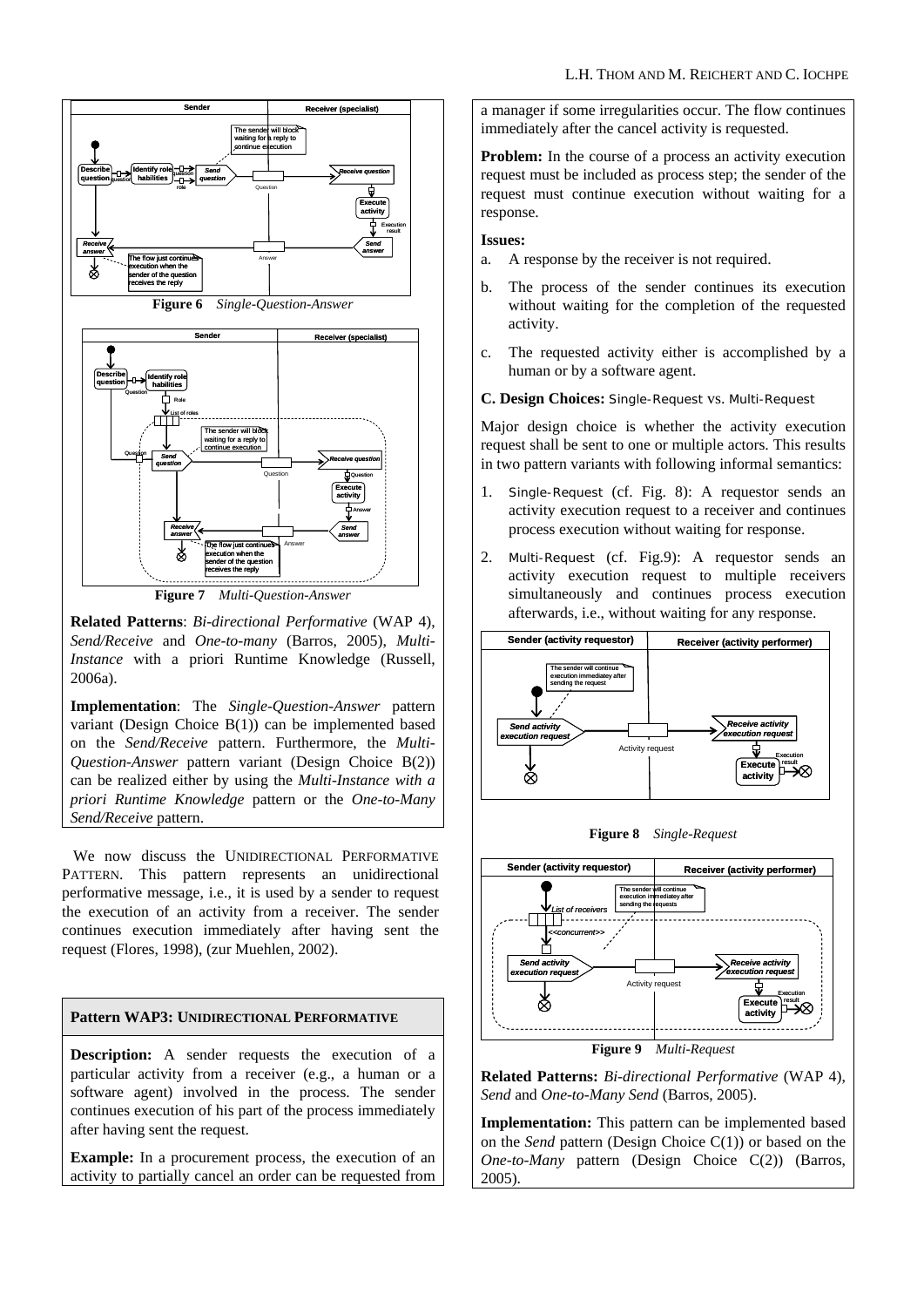Next we describe the BI-DIRECTIONAL PERFORMATIVE PATTERN. It represents a bi-directional performative message, i.e., a sender requests the execution of an activity from a particular organizational role. The sender continues execution after this role has notified him about completion of the requested activity (Flores, 1998), (zur Muehlen, 2002).

#### **Pattern WAP4: BI-DIRECTIONAL PERFORMATIVE**

**Description:** A sender requests the execution of a particular activity from another role (e.g., a human or a software agent) involved in the process. The sender waits until the receiver notifies him that the requested activity has been performed.

**Example:** A customer requests changes concerning the design of a particular product. This triggers a process at the manufacturer site where  $-$  first of all  $-$  a designer is requested to adapt the product design according to the specifications made by the customer. The manufacturer process then has to wait until the designer finishes this task. Afterwards the process continues with a review of the new product design by another actor.

Problem: Within a particular process an activity execution request has to be included as process step (i.e., activity); the sender of this request shall wait with the continuation of his process until the receiver notifies him about completion of the requested activity.

#### **Issues:**

- a. A response by the receiver (i.e., a notification about performance of the requested activity) is mandatory.
- b. The sender process is blocked after sending out the activity execution request. It continues after being notified by the activity performer about the completion of the respective activity.
- c. The requested activity can be performed either by a human or by a software agent.

**D. Design Choices:** Single-Request-Response vs. Multi-Request-Response

Major design choice is whether the activity execution request is sent to one or multiple actors. This results in two pattern variants with the following informal semantics:

- 1. *Single-Request-Response* (cf. Fig. 10): A requestor sends an activity execution request to one receiver. He waits with continuation of his part of the process until the receiver notifies him about the performance of the requested activity.
- 2. *Multi-Request-Response* (cf. Fig. 11): A sender sends an activity execution request to multiple receivers simultaneously and continues execution only after having received respective notifications from all performers.



**Related Patterns:** *Unidirectional Performative* (WAP 3), *Send-Receive* (Barros, 2005), *Multi–Instance with a priori Runtime Knowledge* (Russell, 2006a), *Scattergather* (Hohpe, 2004).

**Implementation:** The *Single-Request-Response* pattern variant (Design Choice D(1)) can be implemented based on the *Send-Receive* pattern. For implementing the *Multi-Request-Response* pattern variant ((Design Choice D(1)) we can use the *One-to-Many Send/Receive* pattern or the *Multi-Instance with a priori Runtime Knowledge* pattern.

The next pattern we present is the NOTIFICATION PATTERN. It comprises a notification activity that either informs actors about the completion of an activity execution or posts news relevant in the context of the modeled process (zur Muehlen, 2002). Regarding the former case, the sender sends a notification informing actors about the result of an executed activity. In our present approach the notification activity is being treated as a self-contained activity.

The description of the NOTIFICATION PATTERN is followed by the one of the INFORMATION REQUEST PATTERN. This pattern is based on an *information request message*, i.e., an actor requests particular information from a process participant. Since a response from the receiver is mandatory, this pattern can be considered as a specialization of the BI-DIRECTIONAL PERFORMATIVE PATTERN (WAP4).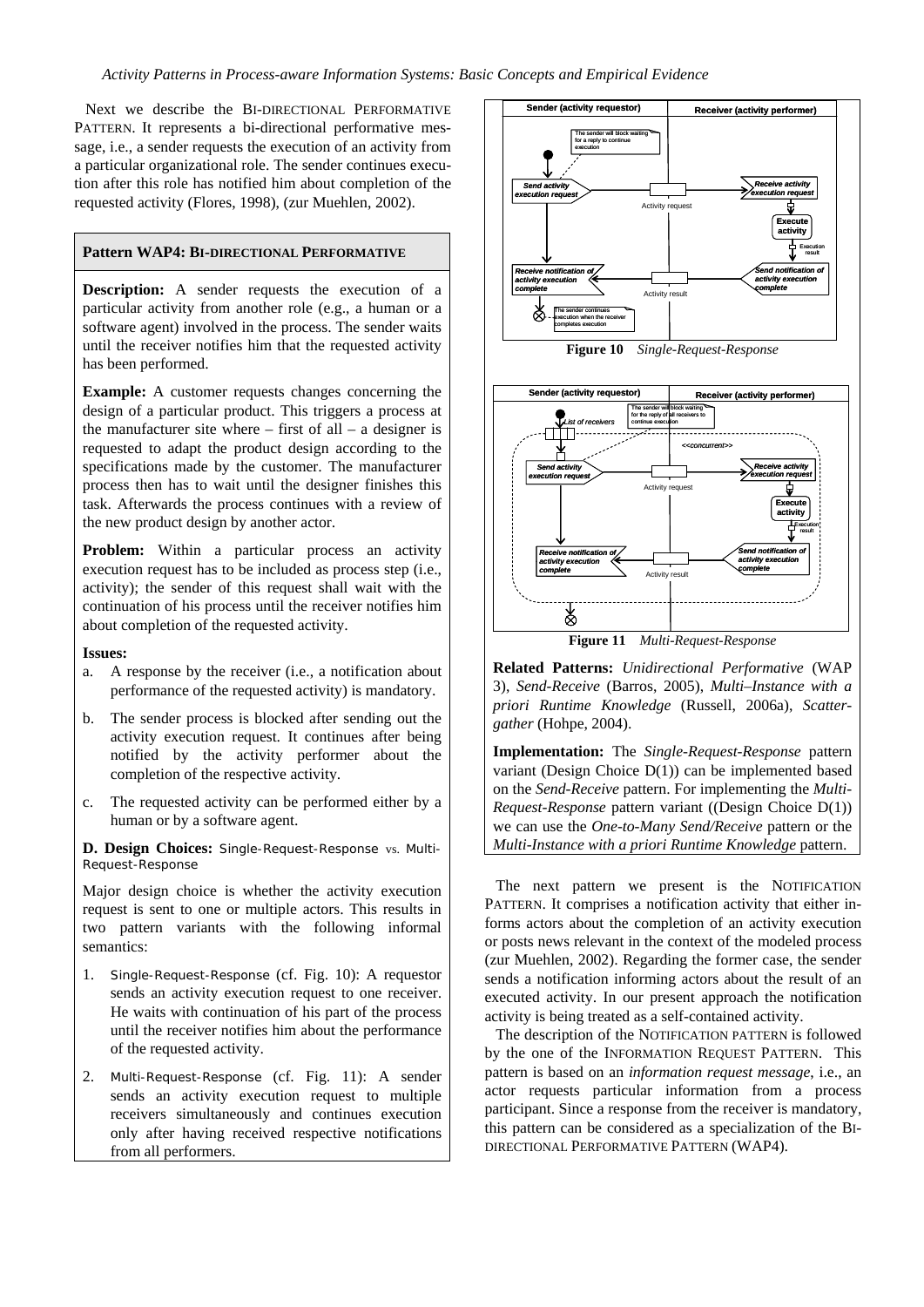## **Pattern WAP5: NOTIFICATION**

**Description:** The status or result of an activity execution is communicated to one or more process participants.

**Example:** When planning a meeting in the context of an engineering process a notification has to be sent to the engineers informing them about meeting details (e.g., location, date, meeting hours, subject).

**Problem:** During process execution participants have to be informed about the status (e.g., completed, running, waiting) or result (e.g., document approved, rejected) of an activity execution.

## **Issues:**

- a. The notification must be sent electronically to one or more process participants.
- b. The process does not have to wait for any response of the actors receiving the notification.
- c. The notification informs about the status or results of a process activity to be monitored.

**E. Design Choices:** Single-Notification vs. Multi-Notification:

Major design choice is whether the notification is to be sent to one or multiple actors. This results in two pattern variants with following informal semantics:

- 1. *Single-Notification* (cf. Fig. 12): A sender sends a notification to a single receiver.
- 2. *Multi-Notification* (cf. Fig. 13): A sender sends a notification to multiple receivers simultaneously.





**Figure 13** *Multi-Notification* 

**Related Patterns:** *One-Way Send* and *One-to-Many Send* (Barros, 2005).

**Implementation:** This pattern is supported by several workflow management systems. It can be implemented based on pattern *One-Way-Send* (Design Choice E(1)) or *One-to-Many Send* (Design Choice E(2)).

## **Pattern WAP6: INFORMATION REQUEST**

**Description:** An actor requests certain information from a process participant. He continues process execution after having received the desired information.

**Example:** While ordering an airline ticket the customer has to provide personal data (e.g., complete name, address, and credit card number) via a Web browser interface. The process continues afterwards.

**Problem:** In a process an information requesting activity (e.g., implemented as a form to be filled out) has to be included as explicit process step.

## **Issues:**

- a. A response by the receiver is mandatory.
- b. The sender continues process execution only after having received the requested information.
- c. The requested information is provided by a human or software agent.

**F. Design Choices:** Single-Information Request vs. Multi-Information Request

 Major design choice is whether the information request is sent to one or multiple actors. This results in two pattern variants with following informal semantics:

- 1. *Single-Information Request* (cf. Fig. 14): A sender sends an information request to a receiver and does not continue process execution before having received the requested information.
- 2. *Multi-Information Request* (cf. Fig. 15): A sender sends an information request to multiple receivers simultaneously and does not continue process execution before having received responses from all receivers.

**Related Patterns:** *Send/Receive* (Barros, 2005), *One-to-Many Send/Receive* (Barros, 2005), *Synchronous Transfer* (Mulyar, 2005).

**Implementation:** This pattern can be implemented based on the *One-Way Send* pattern (Design Choice F(1)) or the *One-to-Many Send/Receive* pattern (Design Choice F(2)).

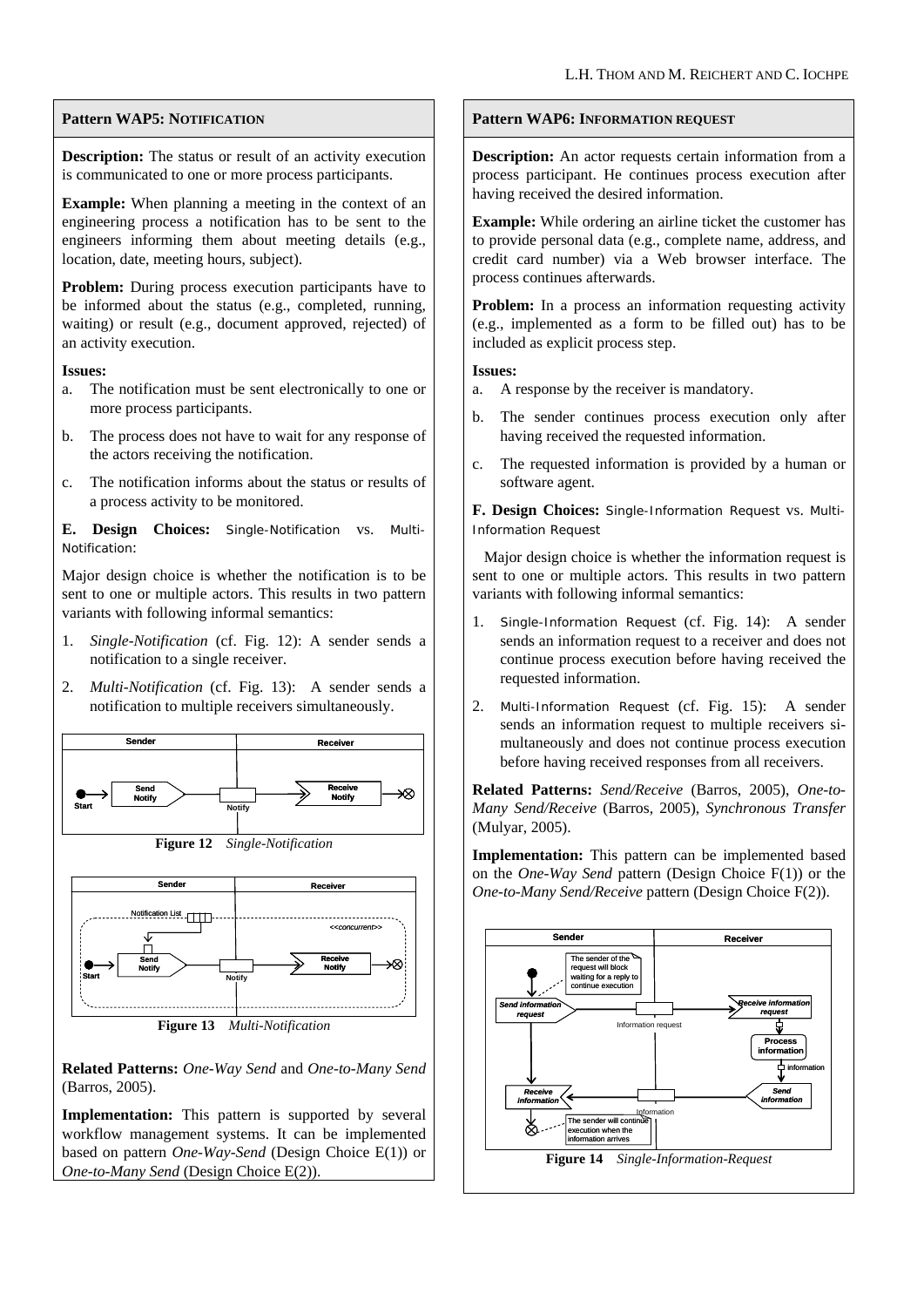

Last but not least, we describe the DECISION PATTERN. It allows to include a decision activity in the flow with connectors to different subsequent execution branches. Exactly those branches are selected for execution whose transition conditions evaluate to true during runtime.

## **Pattern WAP7: DECISION**

**Description:** During process enactment, the performance of one or multiple activities is requested. Depending on the results of the requested activity executions the process continues execution with one or several branches. More precisely, pattern WAP7 allows to include a decision activity with connectors to different subsequent execution branches (each of them associated with a specific transition condition). Exactly those branches are selected for execution whose transition condition evaluates to true.

**Example**: To get feedback from a user concerning a particular service the user shall indicate his or her satisfaction degree by giving grades from 0 to 10. Depending on the specified grade the process takes one or several branches based on the conditions (e.g., grade between 0 and 4) associated with them.

**Problem:** In a process an explicit decision step has to be included. The final decision is made based on the execution result(s) of requested activities.

#### **Issues:**

- a. A response by the receiver with the result of the activity is required.
- b. Based on the response one or several subsequent branches are selected for execution.
- c. The final decision is usually made automatically based on the execution result(s) of previous activities.
- **G. Design Choices:** Single-Decision vs. Multi-Decision

 Major design choice is whether the final decision is based on the results of one single activity or a set of activities. This leads to two pattern variants with the following informal semantics:

Single-Decision (cf. Fig. 16): Based on the execution

result of an activity one or several succeeding branches are executed.

2. Multi-Decision (cf. Fig. 17): An activity execution request is sent to multiple performers. Based on the results of the activities one or several succeeding branches are executed.







**Related Patterns:** *OR-Split* (WfMC, 1999), *OR-Split and Deferred choice* (Russell, 2006a).

**Implementation:** *WAP7* can be implemented as composition of pattern *WAP4* and an OR-Split. Another implementation option is provided by the Deferred Choice pattern.

## **2.2 Activity Pattern Categorization**

Considering the specific characteristics of the patterns we classify them into two categories (cf. Fig. 18):

• *Activity patterns based on organizational structural aspects.* By tuning or adjusting some structural aspects to the desired performance, the organization gets its final structure (Davis, 1996). Among the most important aspects to be dealt with in the design of an organizational structure, literature emphasizes the degree of centralization on decision-making, the types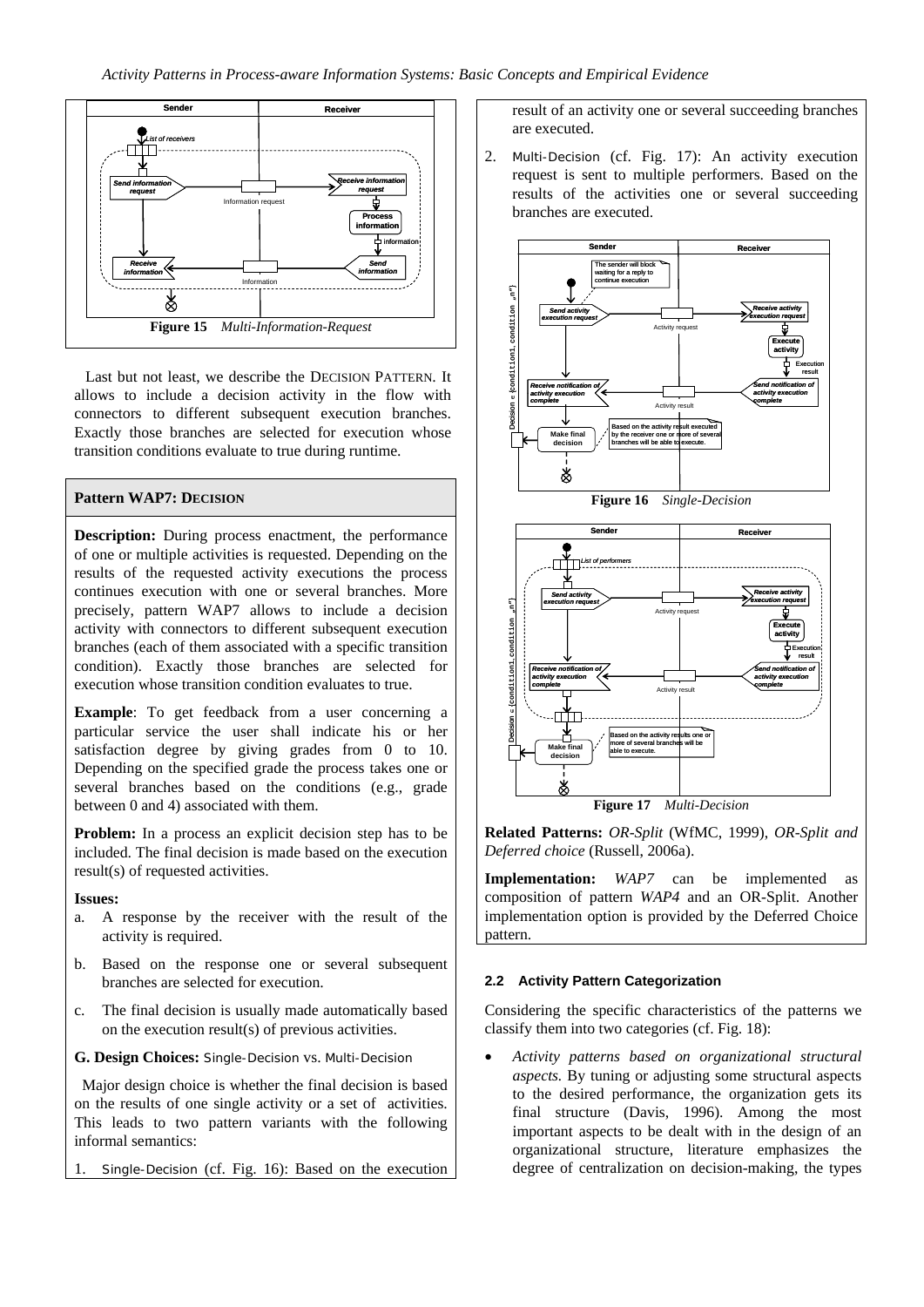of co-ordination mechanisms used (e.g., standardization of abilities to task execution), and the degree of dependencies between activities (Mintzberg, 1995), (Crowston, 1994). This first pattern category therefore comprises exactly those two activity patterns that are related to one or more organizational structural aspects: *Approval* and *Question-answer.* 

• *Activity patterns based on recurrent functions.* This category comprises patterns related to general recurrent business functions, i.e., any kind of process model might contain patterns from this category independent of the application domain (e.g., healthcare, automotive engineering) or the kind of organization (e.g., processoriented, functional, matrix, etc). This category comprises the following five patterns: *Uni-* and *Bidirectional Performative Pattern*, *Information Request Pattern*, *Notification Pattern,* and *Decision Pattern.* 



WAP6:Information Request WAP7:Decision

**Activity patterns based on recurrent functions**

**Figure 18** *Classification of activity patterns* 

## **3 EVIDENCING THE EXISTENCE OF ACTIVITY PATTERNS IN REAL-WORLD PROCESS MODELS**

We investigate the occurrence of the described activity patterns in real-world applications by presenting results from an empirical study. We analyzed 214 process models and workflow models respectively. Most analyzed models have been created with the Oracle Builder tool or an UMLbased process modeling tool. Altogether the considered process models stem from 13 different organizations and are related to different application domains (cf. Table 1).

 Two major results can be obtained from our empirical study:

- evidence with high probability that the described activity patterns exist in real-world workflow applications and process-aware information systems respectively;
- evidence that the set of patterns is necessary and sufficient to model all 214 process models analyzed, at least at a certain level of granularity.

## **3.1 Applied Method**

To our best knowledge there exist no mining techniques to extract activity patterns from real-world process models; i.e., contemporary process mining tools like ProM (van der Aalst, 2007) analyze event logs (e.g., execution or change logs) related to process executions and do not extract information related to the semantics and the (internal) logic of process activities (van der Aalst, 2005), (Günther, 2006), (Günther, 2008). Therefore, we perform a manual analysis in order to identify relevant activity patterns as well as their co-occurrences within the 214 process models.

**Table 1** *Core characteristics of the process models analyzed in our empirical study* 

| Size of the<br>company | Kind of decision-<br>making                                 | <b>Application domain</b>                                     | Number analyzed<br>process models |
|------------------------|-------------------------------------------------------------|---------------------------------------------------------------|-----------------------------------|
| 1 small                | Decentralized                                               | Management of<br>internal activities                          | 17                                |
| 1 large                | Decentralized                                               | TOM and<br>management of<br>activities                        | 11                                |
| 6 large                | Centralized                                                 | TQM; control of<br>software access;<br>document<br>management | 133                               |
| 4 large                | We had no access to<br>information about<br>these companies | Help Desk, User<br>feedback; document<br>approval             | 29                                |
| 1 large                | Centralized                                                 | <b>Electronic Change</b><br>Management                        | 24                                |

For each activity pattern  $WAP^*$  we calculate its support value *SWAP\**, which represents the relative frequency of the respective pattern within the set of analyzed process models; i.e.,  $S_{WAP^*}$ : Freq(WAP<sup>\*</sup>)/214 where Freq(WAP<sup>\*</sup>) denotes the absolute frequency of WAP\* within the collection of the analyzed 214 models; for each process model we count at most one occurrence of a particular pattern.

Initially, we manually identify and annotate activity patterns in all analyzed process models. Following this, we determine the absolute frequency of each pattern as described. Obtained results are then divided by the total number of analyzed process models (i.e., 214 models in our case).

#### **3.2 Analyzing Results of our Empirical Study**

We present detailed results of our empirical study in which we investigate the frequency with which each activity pattern occurs within the set of 214 process models. This study has been performed in order to verify whether the considered business functions (task execution request, approval, decision, etc.) can be really considered as patterns, and to check whether there is potential for reusing them in the context of process modeling. Figure 19 shows the frequency with which the activity patterns from the two categories introduced above occur. We discuss these results in the following sections.



**Figure 19** *Results by categories of workflow activity patterns*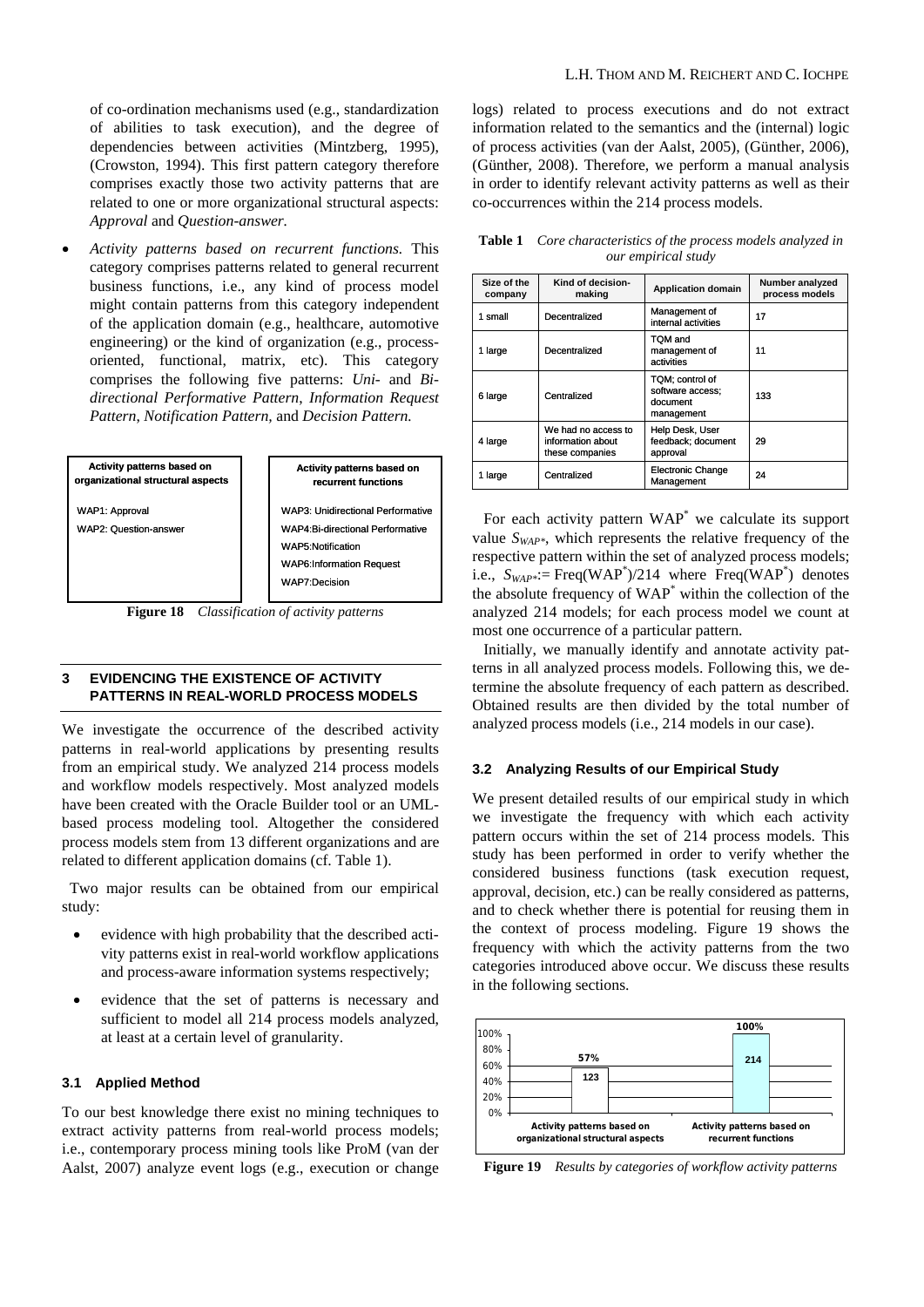#### **3.2.1 Frequency of Organization–based Activity Patterns in real Process Models**

This category comprises patterns related to specific organizational structure aspects (i.e., *Approval pattern* (WAP1) and *Question-answer pattern* (WAP2)). In particular, *Approval* can be identified with high frequency within the analyzed set of process models (cf. Fig. 20). First, this can be explained with the high centralization on decision-making we can find in the organizations whose process models we analyze. Usually, such a high degree of centralization implies the use of approval activities. Second, some of the analyzed process models are related to applications explicitly dealing with approvals. The low frequency of the *question-answer pattern* can be partially explained with the fact that most of the analyzed activities are executed by actors with enough knowledge to perform the activity and because the question-answer activities are mainly done informally and not as part of a specified model.



**Figure 20** *Frequency of organization-based activity patterns in real process models*

Figure 21 graphically illustrates the frequency of organization–based activity patterns within a set of 63 process models from a highly centralized telecommunication company (see the gray coloured bars in the depicted diagram). It shows that 63% of the process models contain at least one occurrence of the *Approval pattern*. This observation can be explained by the fact that the roles associated with the activities are not high up in the organizational hierarchy, which increases the need for approval. The *Question-answer pattern*, in turn, cannot be identified in this collection of process models. This can be explained by the fact that question-answer activities are mainly done informally and are not explicitly included within process models.



**Figure 21** *Frequency of organization-based activity patterns within 63 models from a telecommunication service company*

#### **3.2.2 Frequency of Activity Patterns based on Recurrent Business Functions in Real Process Models**

This category contains patterns related to the description or modeling of arbitrary process models: *Uni-* / *Bi-directional Performative* (WAP3 and WAP4), *Notification* (WAP5), *Information Request* (WAP6), and *Decision* (WAP7). Respective patterns are not dependent on a specific application domain or organizational structure aspect. This explains why we can identify them with high probability in practically all analyzed process models (cf. Fig. 22).



**Figure 22** *Frequency of activity patterns based on recurrent business functions in real process models*

Figure 23 illustrates the frequency of activity patterns based on recurrent business functions within a set of 32 workflow models as being executed in a Financial Market Company (gray bars). The diagram shows that most models include at least some of the patterns from this category. Moreover, as the respective organization is highly centralized, the *Approval pattern* can be identified with high probability as well.



**Figure 23** *Frequency of workflow activity patterns in 32 process models of a Financial Market Company*

Results from another interesting case study, which we conducted in the automotive domain, are depicted in Figure 24. In total, we analyzed 24 process models from the field of electronic change management. Due to the very detailed models, in this case study it has become possible to analyze the frequency of each pattern variant (i.e., design choice) as introduced in Section 2.2. For example, Figure 24 shows that Design Choice A(1) of the *Approval Pattern* has higher frequency than the two pattern variants based on design choices A(2) and A(3), respectively. One explanation for this is that the roles associated with the activities are high up in the hierarchy, which reduces the need for iterative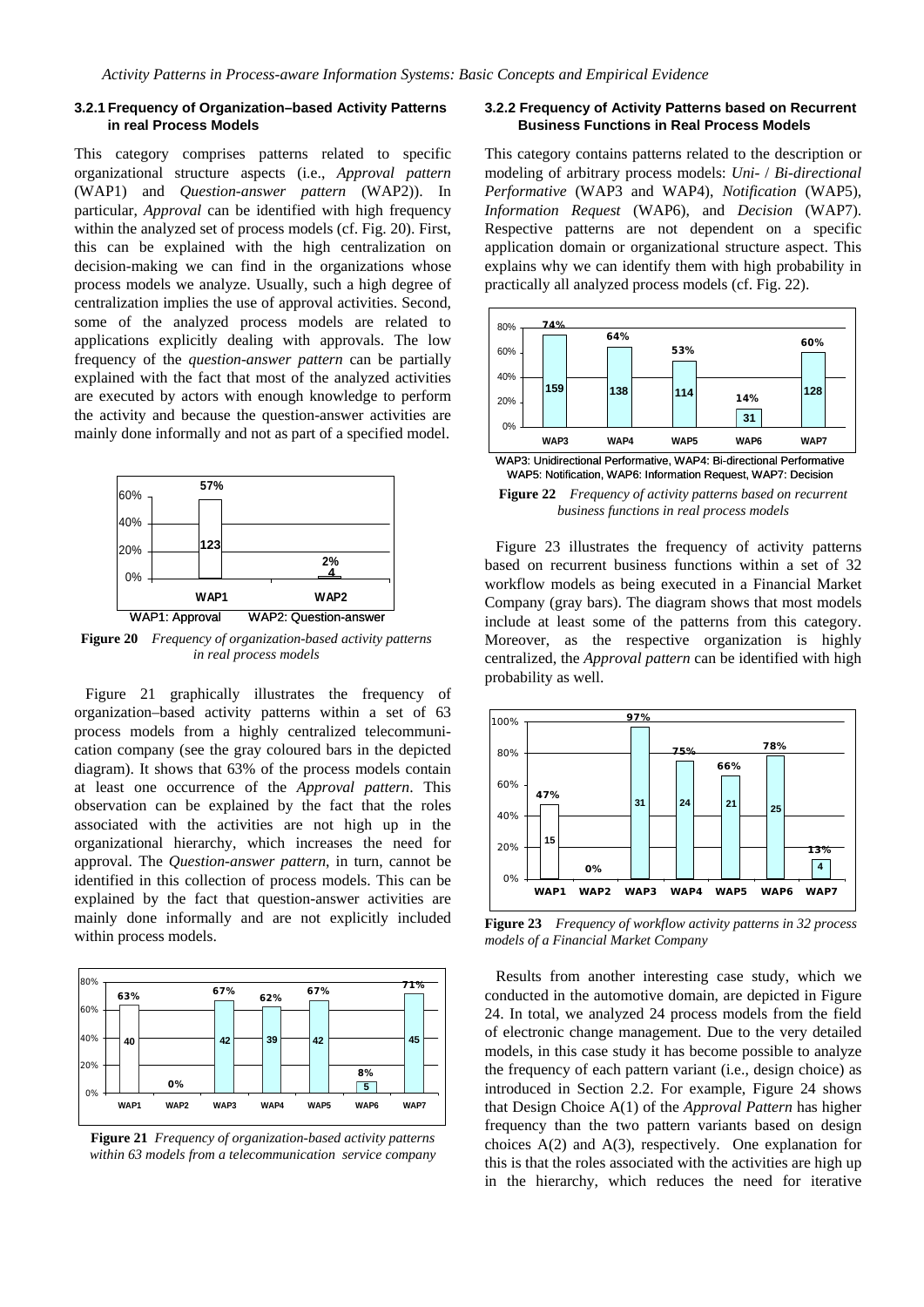approvals, for example. By contrast, both the *Question-Answer* and the *Information Request* pattern could not be identified. Generally, question-answer activities and information request activities do not frequently occur and – if needed – they are handled informally without being represented in the process model.



**Figure 24** *Frequency of activity patterns in 24 process models from a automotive industry*

#### **3.3 Identifying Co-occurrences of Activity Patterns**

For selected process categories, we discuss results of an additional analysis, in which we investigate the frequency of co-occurring activity patterns (Chiao, 2008). To obtain the frequencies for pattern co-occurrences, we analyze the sequences of activity patterns in  $154<sup>1</sup>$  of the 214 studied process models. These results are used in our BPM tool in order to be able to recommend the most suited activity pattern to be used in conjunction with the one applied before. In addition, this tool informs users about the frequency with which pattern pairs were used in the past.

Before performing this analysis we classified the business process models into human–oriented processes (i.e., processes with human interventions during their execution) and fully automated ones (i.e., processes without any human intervention). We verified that certain activity patterns can be found more often in one of the two categories. This analysis has been inspired by a classification provided by Le Clair who distinguishes between *system-* and *humanintensive* business processes (Le Clair, 2007).

When classifying a subset of 154 process models, for which respective information is available, into these two categories, we obtain 123 human-intensive and 31 systemintensive process models. In a next step we evidenced the occurrence of the seven activity patterns with respect to the two categories of process models. Figure 25 shows the support value (i.e., the relative frequency) of the activity patterns in both the *system-* and the *human-intensive* process models. As can be seen, some of the patterns (i.e., *Approval*, *Information Request* and *Question-answer*) do not appear in system-intensive process models at all. Obviously, these patterns are usually related to human activities; i.e., they are executed by an organizational role.



**Figure 25** *Frequency of activity patterns in human- and system-intensive process models (Chiao, 2008)*

In another analysis we have searched for frequent and recurrent co-occurrences of activity patterns within process models. Relying on the results of this analysis, we have implemented a process modeling tool, which, among other things, displays to the process designer a ranking of the activity patterns which most frequently follow the pattern the user has applied before during process design. For example, our analysis has shown that patter pair DECISION Æ NOTIFICATION occurs more often in *system-* than in *human-intensive* processes. Opposed to this, the pattern pair DECISION  $\rightarrow$  APPROVAL occurs more frequently in *humanintensive* process models (see Fig. 26)*.* 



**Figure 26** *How often does an activity pattern directly follow the DECISION pattern? (Chiao, 2008)* 

#### **3.4 How Representative are Activity Patterns with Respect to Process Modeling?**

While some patterns can be identified with the process models solely based on the analysis of the activity descriptions (e.g., *Decision*, *Approval* and *Notification*), other patterns require a more detailed analysis. For instance, activity pattern *Information Request* (WAP6) can be identified in connection with activities for which the user enters information to the system during activity execution (e.g., by filling in data fields in an electronic form). Regarding the patterns *Bi-directional performative* (WAP 4) and *Notification* (WAP 5), both the activity description and its execution result (i.e., mandatory or not to trigger the next activity in the process) have been important for our analysis.

What surprises is the fact that the analyzed process models can be composed out of the considered patterns in combination with specific control flow patterns; i.e., these activity patterns are necessary and allow to design the 214

<sup>&</sup>lt;sup>1</sup> When performing this analysis we had access to only 154 out of the 214 studied process models.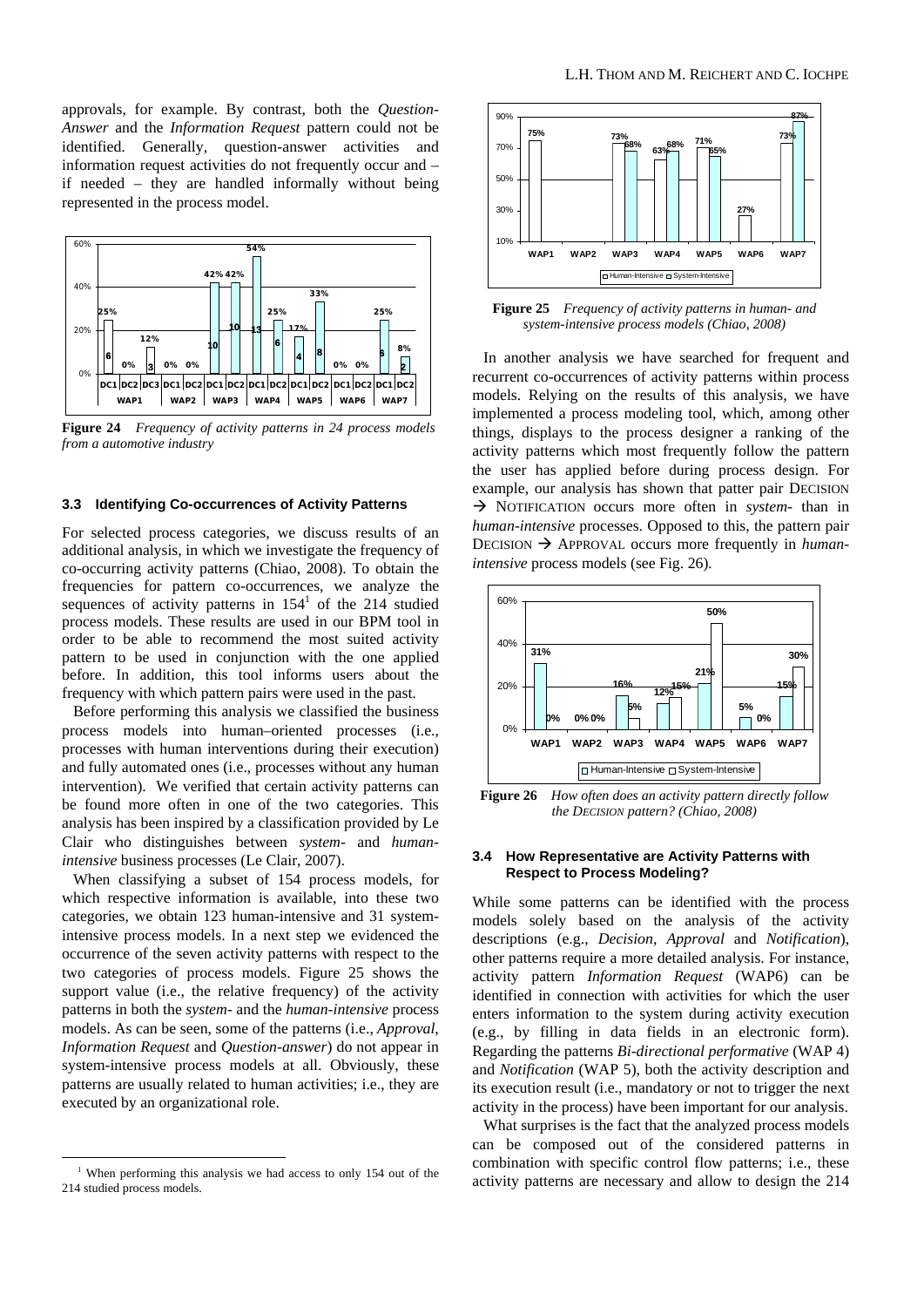process models that are subject of our study. Of course, from these empirical findings we must not conclude that the identified set of patterns and pattern variants is sufficient for modeling all business processes we can find in practice. At least, however, we are able to prove that the seven activity patterns occur frequently in different domains and allow to model a variety of business processes. Note that the latter presumes the support of different variants for each pattern as described in Section 2.

It is important to mention that the pattern variants we identified for the different process collections from the considered domains partially depend on the underlying modeling notation. For example, for the analyzed *change management process*, corresponding models are expressed in terms of UML activity diagrams. Here, we are able to identify all described variants of the *Approval* pattern, i.e., single, iterative and concurrent approval (cf. Section 2.1). The latter two variants, however, necessitate the support of the multi-instance workflow pattern, which is the case for the UML notation. We also analyzed processes described with a notation less expressive than UML and not supporting multi-instance activities. Consequently, only single approvals or approvals with an a-priori fixed number of reviewers (modeled as AND-split with a static number of branches) can be identified.

Generally, lack of expressiveness of the given modeling notation might cause a "bias" regarding the results of pattern analysis. When considering workflow patterns, for example, control structures like discriminator or n-out-of-m have been not supported by any of the process modeling notations based on which our 214 process models are described. Obviously, these workflow patterns can be relevant for expressing more specific approval scenarios; e.g., when an approval request is sent to a set of roles and the first role to respond (or a predetermined number of responses) will immediately trigger the continuation of the process without synchronization. Since these advanced workflow patterns are not supported by the notations of the analyzed process models, we are also not able to observe respective variants of the approval pattern; consequently we do not include them in the suggested set of patterns and pattern variants respectively. Exactly for this reason, we have started several case studies to analyze not yet documented business processes from different domains and projects in order to avoid notation dependencies.

Also note that in this paper we have used UML activity diagrams ourselves in order to illustrate the different variants of the patterns identified so far. To avoid dependencies on a particular notation, however, we provide a formalization of our patterns based on  $\pi$ -calculus. Its presentation is outside the scope of this paper.

In summary, at a certain level of abstraction we can show that the business functions behind the seven patterns (e.g., approval, decision, notification) are sufficient to model the 214 process models we analyzed. In future, we will consider the results of the aforementioned case studies as well as the analyses of other process models (e.g. from the MIT process handbook) in order to derive new pattern variants and patterns, respectively.

We can further observe that in each of the analyzed process models, a particular activity pattern may occur zero or multiple times in combination with other patterns. Note that such correlations are quite interesting and also raise new questions to be investigated as part of a future work. One challenging question, for example, is how helpful the identified set of patterns is when being integrated into a process modeling tool. One could think of a BPM tool which relies on a repository comprising such high-level activity patterns. In particular, this would help designers to complete their process model design and to improve model quality. We have presented a first initiative towards this direction in (Thom, 2007a). Figure 27 shows the travel booking process, we presented in Section 1, built up exclusively by combining activity patterns.

Altogether, we consider the contribution of this paper as an important step towards more empirical research in the context of pattern identification and pattern use.

#### **4 RELATED WORK**

Patterns were first used by C. Alexander (Alexander, 1977) to describe solutions to recurring problems and best practices in architectural design. Patterns also have a long tradition in computer science. For example, (Gamma, 1995) applied the same concepts to software engineering and described 23 design patterns. Patterns for workflow modeling are still subject of discussion and research (Barros, 2005). One of the first contributions in this respect was a set of process patterns to be used in connection with the software processes of an organization (Ambler, 1998).

(Russell, 2006a) proposes 43 workflow patterns for describing process behavior (i.e., control flow). Each pattern represents a routing element (e.g., sequential, parallel and conditional routing) which can be used in process modeling. These workflow patterns have been also used for evaluating workflow languages and workflow modeling tools (Wohed, 2006). (Rinderle, 2006) shows, how selected control flow patterns contribute to automatically cope with certain exceptions in process-aware information systems.

A set of data patterns is proposed by (Russell, 2005). These data patterns are based on collections of characteristics that occur repeatedly in different workflow modeling paradigms. In another work, (Russell, 2004) presents resource patterns. Each resource pattern describes a way through which resources can be represented and utilized within processes. A resource is an entity that is capable of doing work (e.g., human, machine).

Recently, (Russell, 2006b) has presented a pattern-based classification framework for characterizing exception handling in workflow management systems. This framework has been used to examine the capabilities of workflow management and BPM systems, and to evaluate process specification as well as process execution languages. As a result, the author emphasizes the limited exception handling support in existing workflow management systems.

Mulyar proposes 34 implementation patterns to be used in the design of process models with Colored Petri Nets tools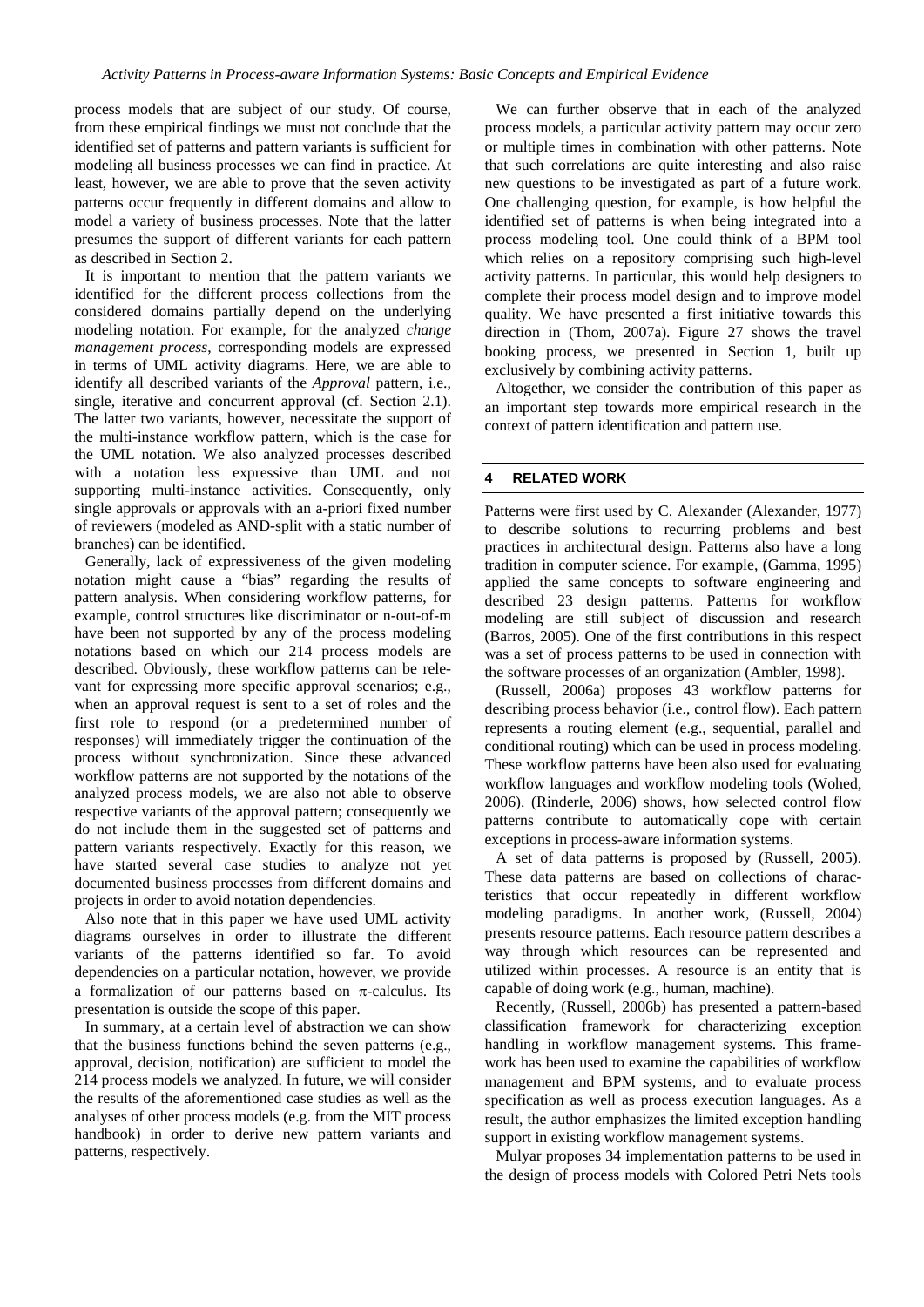(Mulyar, 2005). An example is the *Synchronous Transfer* pattern which allows transportation of data from one location to another, ensuring that actors who post a request are blocked until they receive the requested information.

(Barros, 2005) proposes *service interaction patterns* which allow for web services interactions, pertaining to choreography and orchestration, to be benchmarked against abstracted forms of representative scenarios. As example consider the *Send* and the *Send/Receive* patterns.

Altogether the workflow patterns provided by Russell and Barros provide a thorough examination of the various perspectives that need to be supported by a process specification language and process modeling tool, respectively. However, none of these approaches investigate which are the most frequent patterns recurrently used during process modeling and in which way the introduction of such activity patterns eases process modeling. Furthermore, recent work has shown that consideration of the strong linkage existing between data and process allows for sophisticated IT support in all phases of the process lifecycle: e.g., COREPRO (Müller, 2007), (Müller, 2008) and ProCycle (Weber, 2009). This observation has not yet been fully covered in research on workflow patterns.

Obviously, broad support for workflow patterns allows for building flexible process-aware information systems. However, an evaluation of a PAIS regarding its ability to deal with process flexibility and change needs a broader view (Weber, 2007). In addition to build-time flexibility (i.e., the ability to model flexible execution behavior based on advanced workflow patterns), run-time flexibility has to be considered as well (Reichert, 1997) (Rinderle, 2004). The latter is to some degree addressed by the aforementioned exception handling patterns (Russell, 2006b), which describe different ways for coping with the exceptions occurring during process execution. To also cope with process adaptation, in addition, process change patterns have been introduced by (Weber, 2007) (Weber, 2009). A formalization of these change patterns is given in (Rinderle-Ma, 2008). (Weber, 2008b) further show how change patterns have to be applied to foster the refactoring of large business process models.

PICTURE proposes a set of 37 domain specific process building blocks (Becker, 2007). More precisely, these building blocks are used by end users in Public Administrations to capture the process landscape. The building blocks are currently being evaluated in the area of Public Administrations (and are also specific to this domain).

(Mutschler, 2007) presents value-based evaluation patterns for modeling and analyzing cost as well as impact factors in process-aware information systems.

All these approaches have significantly contributed to the improvement of process design, exception handling, and process change. However, a set of activity patterns representing recurrent business functions in workflow models is still missing. In addition, most of the aforementioned approaches discuss the implementation of patterns in existing process modeling tools. They do not focus on how often these patterns are used for process modeling.

## **5 SUMMARY AND OUTLOOK**

This paper has reported on activity patterns for designing process models. Each of these patterns is based on a recurrent business function and process fragment, respectively (e.g., task execution request, notification activity, approval) as they can be frequently found in business processes.

To measure the frequency with which each activity pattern occurs in real process models we performed an empirical study. In this study we analyzed 214 process models from different application domains. This analysis was accomplished in order to verify whether candidate process fragments may be considered as patterns with high probability for reuse. Our empirical study has shown that the detected patterns are well suited for defining both business processes and workflows from a variety of application domains. In future we want to empirically validate whether the activity patterns contribute to reduce real efforts for designing process models: (i.e., to increase productivity during process design time (Thom, 2007a).

Main advantages of our work can be summarized as follows: (a) sufficiency and necessity of the activity patterns for process design has been evidenced at least with respect to process models similar to the ones we analyzed; (b) activity patterns are tool-independent which makes it easy to adopt them to any BPM suite; and (c) activity patterns can be also useful to deal with other fundamental tasks in process management; e.g., to accomplish dynamic process changes (Reichert, 1997), (Reichert, 1998) (Reichert, 2003) at a higher level of abstraction when compared to contemporary approaches (Rinderle, 2004), (Müller, 2008).

As future work we intent to perform further analyzes considering process models from additional application domains (e.g., healthcare). The intention behind these additional analyses is to increase the support value of each pattern as well as to identify frequent sequences of related or combined patterns. We also intend to identify variants of each pattern concerning specific application domains. For example, we want to figure out what kind of approvals occurs most frequently in the healthcare and the automotive domain (Lenz, 2007), (Müller, 2006).

We also want to continue with the development of a BPM tool which we have prototypically implemented in the ProWAP project (Thom, 2008a). This tool fosters the modeling of business processes based on the reuse of activity patterns. In principle, the basic concepts behind this tool can be added as extensions to existing BPM tools as well; e.g., Intalio (Intalio, 2006), Aris Toolset (2007), and ADEPT2 Process Composer (Reichert, 2005). Furthermore, configuration and visualization support for business process models (Bobrik, 2006) (Bobrik, 2007) (Hallerbach, 2008) can be improved utilizing the semantics of the used activity patterns. Finally, we plan to use our tool for conducting a series of experiments in which we compare process modeling with and without activity pattern support.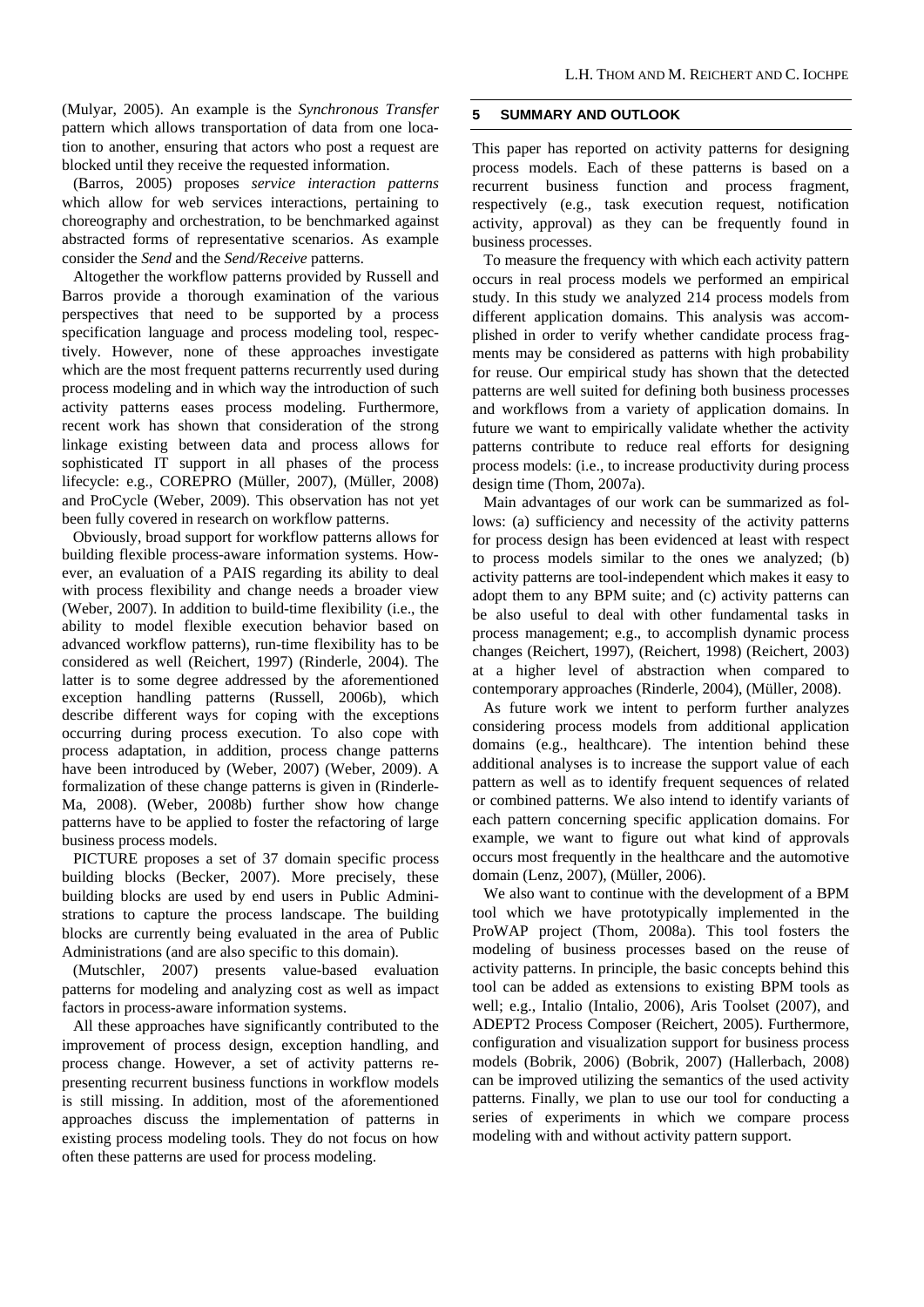

**Figure 27** *A real travel booking process built up exclusively from the combination of workflow activity patterns*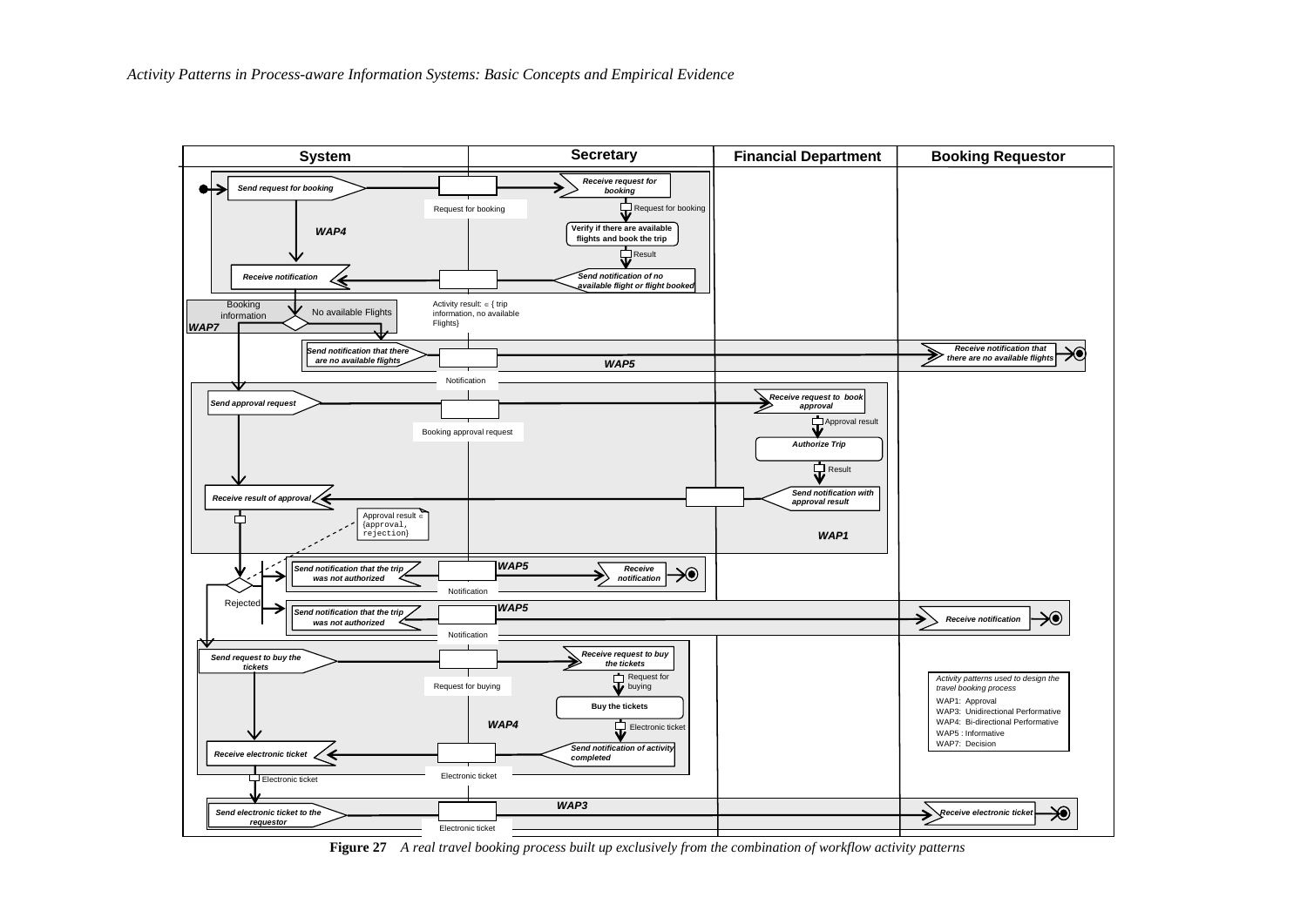#### **REFERENCES**

- Alexander, C., Ishikawa, S. and Silverstein, M. (1977) A Pattern Language, Oxford University Press, New York.
- Ambler, S. W. (1998) An Introduction to Process Patterns. http://www.ambysoft.com/processPatterns.pdf.
- Andrews, T. et al. (2003) Business Execution Language for Web Services, V. 1.1.
- Bancroft, N., Henning, S. and Sprengel, A. (1998) Implementing SAP R/3. 2nd ed. Greenwich, Conn.: Manning, XXIV, 310 p.
- Bardram, J. E. (1997) Plans as Situated Actions: An Activity Theory Approach to Workflow Systems. In: Proc. ECSCW'97 Conference, Lancaster, UK.
- Barros, A., Dumas, M. and ter Hofstede A. (2005) Service Interaction Patterns. In: Proc. 3rd Int'l Conf. on Business Process Management (BPM'05), LNCS 3649, pp. 302-318. .
- Becker, J., Lis, L., Pfeiffer, D. and Räckers, M. (2007) A Process Modeling Language for the Public Sector - the PICTURE Approach. In: Wybrane Problemy Elektronicznej Gospodarki, pp. 271-281.
- Bobrik, R., Bauer, T. and Reichert, M. (2006) Proviado personalized and configurable visualizations of business processes. In: Proc. 7th Int'l Conf. on Electronic Commerce and Web Technologies (EC-WEB'06), Krakow, Poland, LNCS 4082, pp. 61-71.
- Bobrik, R., Reichert, M and Bauer, T. (2007). View-based process visualization. In: Proc. of the  $5<sup>th</sup>$  Int'l Conf. on Business Process Management (BPM'07), Brisbane, Austalia, LNCS 4714, pp. 88-95.
- Chiao, C., Thom, L. H., Iochpe, C. and Reichert, M. (2008) Verifying Existence, Completeness and Sequences of Workflow Activity Patterns in Real Process Models. In: IV Brazilian Symp. of Information Systems (SBSI), Rio de Janeiro, Brazil.
- Crowston. K. (1994) A Taxonomy of Coordination Dependencies and Coordination Mechanisms. Cambridge, MA: MIT Centre for Coordination Science.
- Dadam, P., Reichert, M. and Kuhn, K. (2000) Clinical Workflows - The Killer Application for Process-oriented Information Systems? In: Proc. 4th Int'l Conf. on Business Information Systems (BIS'00), Poznan, Poland. Springer, pp. 36-59.
- Davis, M.R. and Weckler, D.A. (1996). A Practical Guide to Organization Design. Boston: Crisp Publications.
- Flores, F. (1988) Computer Systems and the Design of Organizational Interaction. In: ACM Transactions on Office Information Systems, 6(2):153–172.
- Gamma, E. (1995) Design Patterns. Addison-Wesley.
- Günther, C.W., Rinderle, S., Reichert, M. and van der Aalst, W.M.P. (2006) Change Mining in Adaptive Process Management Systems. In: Proc. of the 14th Int'l Conf. on Cooperative Information Systems (CoopIS'06), Montpellier, France, LNCS 4275, pp. 309-326.
- Günther, C.W., Rinderle, S., Reichert, M. and van der Aalst, W.M.P. van der, Recker, J. (2008) Using Process Mining to Learn from Process Changes in Evolutionary Systems. In: Int'l Journal of Business Process Integration and Management, 3(1):61-78.
- Hallerbach, A., Bauer, T. and Reichert, M. (2008). Managing Process Variants in the Process Lifecycle. In: Proc. of the  $10^{th}$ Int'l Conf. on Enterprise Information Systems (ICEIS'08), Barcelona, Spain, pp. 154-161.
- Hohpe, G. and Woolf, B. (2004) Enterprise integration patterns: Designing, building, and deploying messaging solutions. Addison-Wesley.
- IDS Scheer. (2007) Aris Plataform: Product Brochure, http://www.ids-scheer.com/set/82/PR\_09-07\_en.pdf.
- Intalio. (2006) Creating Process Flows, http://bpms.intalio.com.
- Khalaf, R., Keller, A. and Leymann, F. (2006): Business processes for Web Services: Principles and applications. IBM Systems Journal, 45(2):425-446
- Le Clair, C. and Teubner, C. (2007) The Forrester Wave: Business Process Management for Document Processes, Q3.
- Lenz, R. and Reichert, M. (2007) IT Support for Healthcare Processes - Premises, Challenges, Perspectives. Data and Knowledge Engineering , 61(1): 39-58.
- Li, C., Reichert, M. and Wombacher, A. (2008a) On Measuring Process Model Similarity based on High-level Change Operations. In: Proc. 27th Int'l Conference on Conceptual Modeling (ER'08), October 2008, Barcelona, LNCS 5231, pp. 248-264.
- Li, C., Reichert, M. and Wombacher, A. (2008b) Discovering Reference Process Models by Mining Process Variants. In: Proc. 6th Int'l Conference on Web Services (ICWS'08), September 2008, Beijing, China. IEEE Computer Society Press
- Malone, T.W., Crownston, K. and Herman, G.A. (2004) Organizing Business Knowledge: The MIT Process Handbook.
- Medina-Mora, R. (1992) The action workflow approach to workflow management technology. In: Proc. CSCW'92. pp. 281-288.
- Mintzberg, H. (1995) Structure in Fives: Designing Effective Organizations. São Paulo: Atlas.
- Müller, D., Herbst, J., Hammori, M. and Reichert, M. (2006) IT Support for Release Management Processes in the Automotive Industry. In: 4th Int'l Conf. on Business Process Management (BPM'06), Vienna, Austria, LNCS 4102, pp. 368-377.
- Müller, D., Reichert, M. and Herbst, J. (2007) Data-driven Modeling and Coordination of Large Process Structures. In: 15th Int'l Conf. on Cooperative Information Systems (CoopIS'07), Vilamoura, Portugal, LNCS 4803, pp. 131-149.
- Müller, D., Reichert, M. and Herbst, J. (2008) A New Paradigm for the Enactment and Dynamic Adaptation of Data-driven Process Structures. In: 20th Int'l Conf. on Advanced Information Systems Engineering (CAiSE'08), Montpellier, France, LNCS 5074, pp. 48-63.
- Mulyar, A. and van der Aalst, W.M.P.(2005) Patterns in Colored Petri Nets. WP 139, Eindhoven University of Technology, The Netherlands.
- Mutschler, B., Reichert, M., and Rinderle, S. (2007). Analyzing the Dynamic Cost Factors of Process-aware Information Systems: A Model-based Approach. In Proceedings of the 19th Int'l Conf. on Advanced Information Systems Engineering (CAiSE'07), Trondheim, Norway, LNCS 4495, pp. 589-603.
- Mutschler, B., Reichert, M. and Bumiller, J. (2008a) Unleashing the Effectiveness of Process-oriented Information Systems: Problem Analysis, Critical Success Factors and Implications. IEEE Transactions on Systems, Man, and Cybernetics (Part C) 38(3):280-291.
- Mutschler, B., Weber, B. and Reichert, M. (2008b) Workflow Management versus Case Handling: Results from a Controlled Software Experiment. In: 23rd Annual ACM Symposium on Applied Computing (SAC'08), Fortaleza, Ceará, Brazil. ACM Press, pp. 82-89.
- Nascimento, Gleison Samuel do. (2007) Notação formal para representação de processos de negócio (Formal Notation of business process definition). Technical report, 2007, UFRGS, Porto Alegre, Brazil.
- Reichert, M. and Dadam, P. (1997) A Framework for Dynamic Changes in Workflow Management Systems. In: Proc. 8th Int'l Workshop on Database and Expert Systems Applications, September 1997, Toulouse, France, pp. 42-48
- Reichert, M. and Dadam, P. (1998) ADEPTflex Supporting Dynamic Changes of Workflows Without Losing Control. Journal of Intelligent Information Systems, 10(2):93-129.
- Reichert, M., Bauer, T. and Dadam, P. (1999): Enterprise-wide and Cross-enterprise Workflow-Management: Challenges and Research Issues for Adaptive Workflows. In: Proc. Workshop on Enterprise-wide and Cross-enterprise Workflow Management, CEUR Workshop Proceedings, Vol. 24, pp. 56-64.
- Reichert, M., Dadam, P., and Bauer, T. (2003). Dealing with Forward and Backward Jumps in Workflow Management Systems. Int'l Journal Software and Systems Modeling (SoSyM), 2(1):37-58.
- Reichert, M., Rinderle, S., Kreher, U. and Dadam, P. (2005) Adaptive Process Management with ADEPT2. In: Proc. Int'l